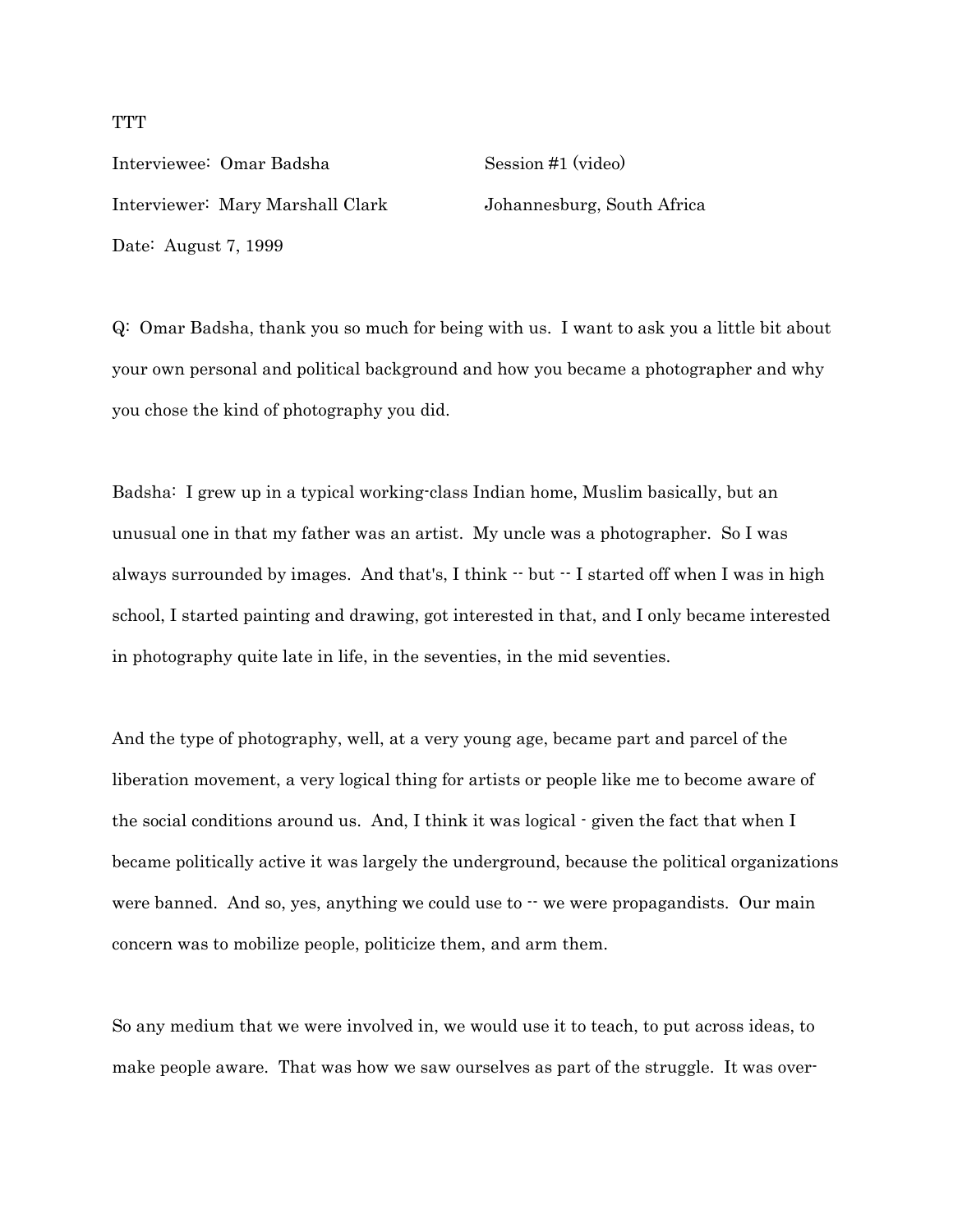Badsha  $-1$   $-2$ 

romanticized, but it became part of our life. [laughter] To use every occasion and any occasion to put across our views and to mobilize people. So it is logical, as an artist, that I began to draw images of struggle, put it that way. We became part of that generation of artists who used art as part of the struggle, as a weapon in the struggle.

But I think, as a document, I think from a very young age, like many other photographers, we were very influenced by *Life* magazine. As a young boy, I was fortunate that my father and my uncle always had magazines and newspapers around. I remember at a very young age paging through all these old copies of *Life* magazine, of the war years, and being very much influenced by that. I think it was there somewhere in the back of my mind.

So when I began interest in photography, I again used  $\cdot$  one saw photography as a way of bringing across ideas and exploring the world around you, and I, I think, gravitated automatically to documentary photography and using photography as a medium to teach.

I was involved in the early seventies in the trade union movement and where we had a majority of our members were illiterate. In fact, my entire executive was illiterate at one stage. And we had classes every night, shop stewards, to train shop stewards, leadership training courses. And so I felt that, well, we could use photographs as a way of illustrating our point, putting across certain things.

Especially I was involved in a number of unions, reviving a number of unions, but in particular I was involved in the chemical union. As one would recognize, what happens is that you get lots of people with horrific chemical burns and things like that. The idea was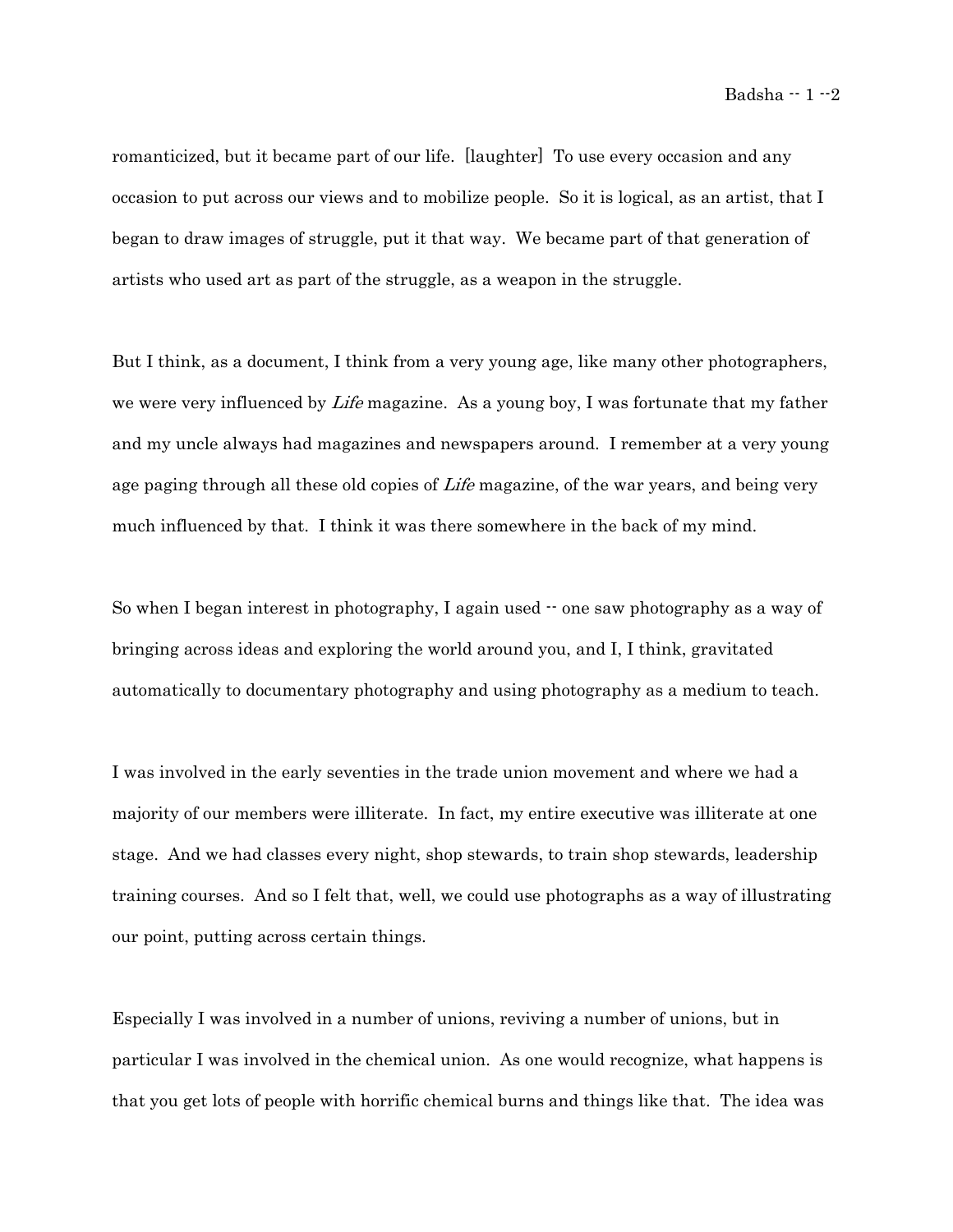to begin to document that and also use pictures on the early history, find pictures of the early history of the trade union movement to illustrate that history, to make people aware of that history of the trade union and why unions were banned or discouraged by the government.

So I gravitated, bought myself a camera and taught myself photography. But being somebody who's always interested in everything around me, my camera became an extension of  $\cdot$  like a diary for me. People I met and communities I worked in, I photographed. So for me it was just a way of learning a little bit more about my community and the world around me. Yes, so that's how I started.

Q: What were the restrictions in South Africa around that time in the seventies on the use of pictures and the printing of certain kinds of pictures? Were there any?

Badsha: Yes, there were lots of restrictions. Firstly, there was a social taboo in the sense that in the political movement, in the trade union movement, people didn't want to be photographed, because the people who used photography were the state. The security police always used pictures to identify those who had gone to meetings, who had attended meetings. So whenever you were picked up, you were first shown photographs, and they would say, "Yes, you were here. Tell us a little bit why. Who was the person sitting next to you?" People were very, very afraid of photographers and photography, because it could be -- it was used as an instrument of repression.

So one had to begin to break that, and some of us were able to do that because people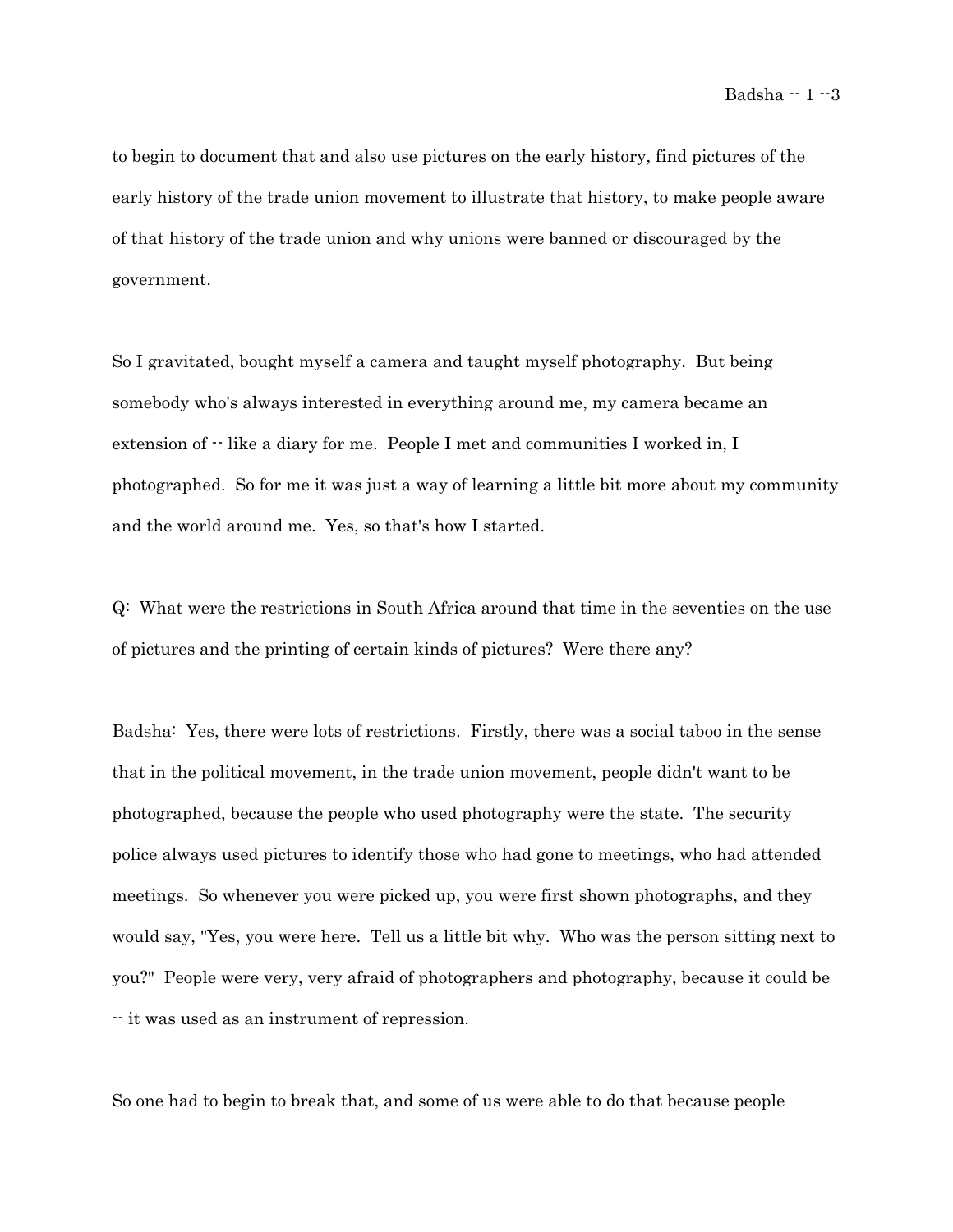Badsha  $-1 -4$ 

trusted us, trusted the fact that if we took a picture of them, we would not use it for purposes which would help identify. I must say, just as an aside, that in the early days, the early seventies, if you'd go into meetings, some of us would not photograph the audience. We would photograph the people who were on the stage, but not the audience. And if we do photograph the audience, we did it in a way that you couldn't really identify people. But people then became used to it. That was a restriction - that the society and the state had made people so afraid of photographs and photographers. We broke that, in a way. We had to reeducate people.

The other restrictions were much more severe in the fact that you could not photograph policemen. While there was no restriction, law, against photographing policemen, but you know if you photographed them, they came and dunnered the hell out of you. [Laughter] But you could not photograph people who  $\cdot\cdot$  you could not photograph a lot of state installations, prisons. You could not publish pictures of people who were banned, imprisoned.

In photography  $\cdot$  well, there was enormous censorship, very strict censorship, and, as I said, self-censorship also. But newspapers would not publish your pictures. Most of the newspapers were white  $\cdot \cdot$  some of the white liberal press, but they would not publish pictures of meetings. They were not interested in those things until it became an issue.

It wasn't easy for people to be photographing in particular circumstances, in a strike or in certain communities, because people were very suspicious of what was being done and who the person was and what it was going to be used for. But in our case, over a period of time,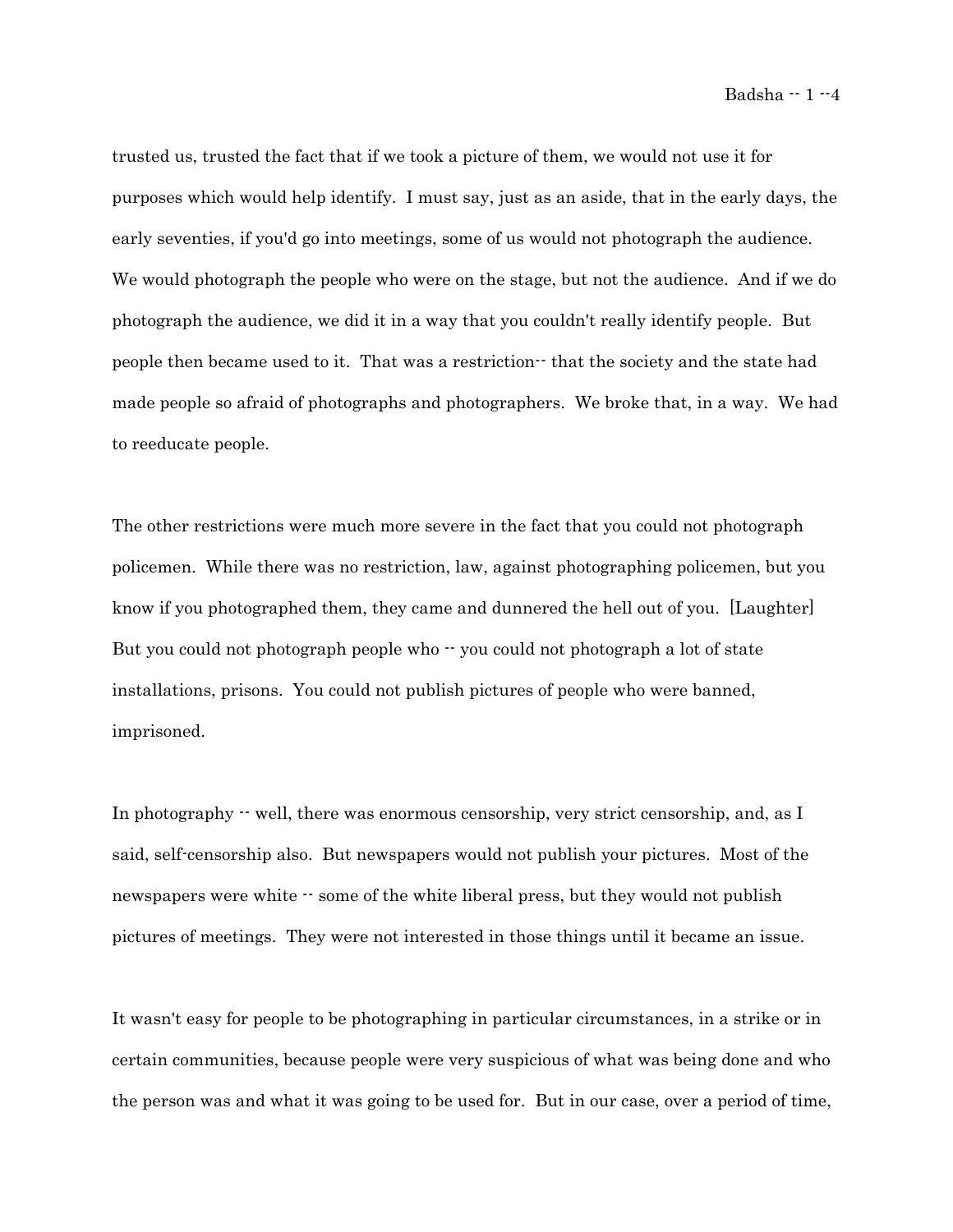Badsha  $-1 -5$ 

because people knew us or people knew me, they trusted me, so you could photograph them, especially in meetings and things like that. We had very severe censorship, but we always got past it. There are always ways past it.

Q: Where did you publish, then? Or did you --

Badsha: Well, initially we published in the black press, the progressive newspapers, but we set up our own newspapers, trade union papers, publications. Then there was the student newspapers, the church newspapers, those churches especially that were part of the antiapartheid movement. And the international  $\cdot$  our movement outside used a lot of our pictures, so we would smuggle pictures out and it was being used by the movement for labor publications and propaganda work. But we put up pictures. We published it  $\cdot$  we put up pictures wherever we could, any occasion, and every wall we could find. We put up and we began to develop traveling exhibitions.

Q: When you say we, you're talking about other photographers or by that time did you have a collective?

Badsha: In the trade union movement, in the education units there, and then later on we set up a  $\cdot$  I was involved in setting up a photographers' collective called Afrapix, which was a group of progressive young photographers, black and white, who set out to document the country and what was happening in the country. And it became a very, very  $\cdot$  well, I think it became the most important agency, progressive agency, in the country, and it trained a lot of photographers.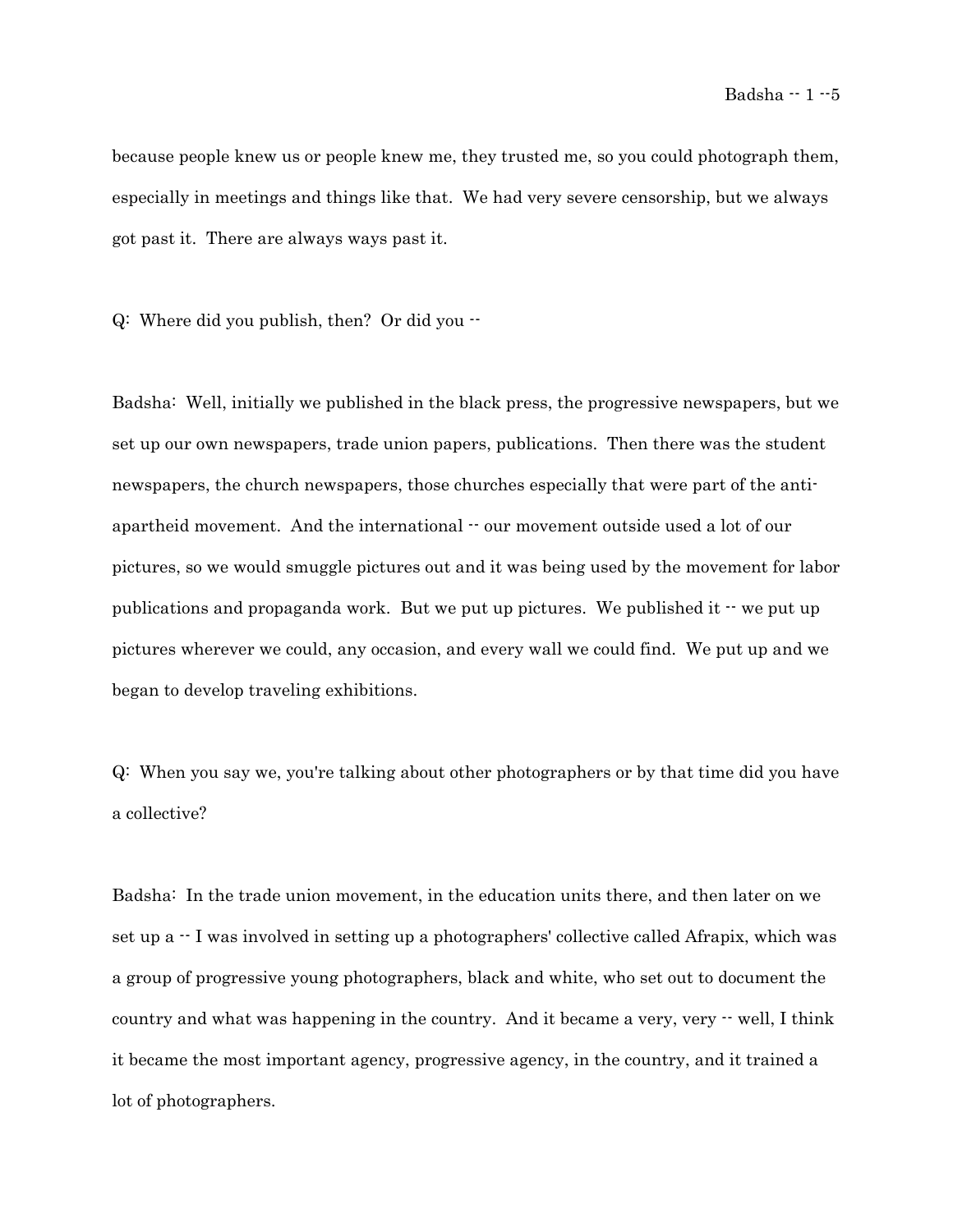#### Q: How did you get your funding?

Badsha: No, there was  $-$ 

Q: There was no funding?

Badsha: There was no funding. The only funding we ever received was from  $\cdot$  was the use of a church at Khotso House in Johannesburg. The South African Council of Churches had a FAM [Faith and Mission] Unit, and they gave us a little space initially and the use of a telephone. But we were able to pay for ourselves. Well, not easily. Initially it was an enormous struggle. We put our own resources into this agency and collective, but once the movement in the country, the anti-apartheid movement, grew and there was  $-$  and the underground and the anti-apartheid, it brought the press  $-$  the alternative press began to emerge in this country. They used our pictures in the international community, the antiapartheid movements around the world. So we became the most important agency.

And because nobody else was doing what we were doing, nobody else was  $-$  and the mainstream press in this country were not using those pictures, but we had a market and began developing that through our network internationally. And that helped pay. Not much, but helped us grow. But when the struggle began to become internationalized and the world began to take more notice in the eighties, that agency really took off. Yes.

Q: Tell me about meeting Francis Wilson and hearing about the Carnegie [Corporation] Inquiry.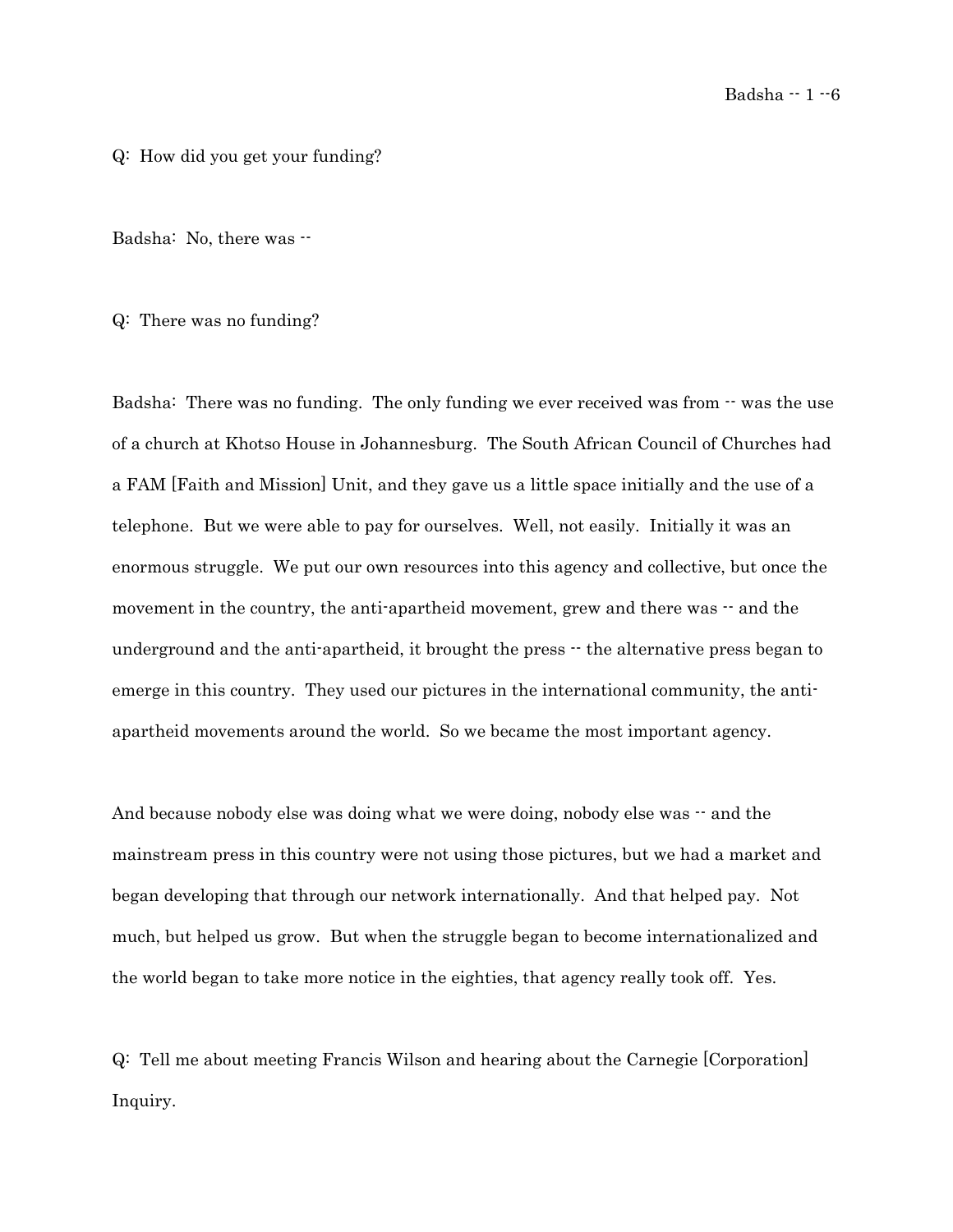Badsha: Well, about the same time as we were setting up this Afrapix, talking to photographers, I heard a news broadcast, an interview by Francis Wilson talking about the establishment of this commission to document poverty in South Africa. And I had met Francis some time back, some years back, so all I did was  $-$  I got very excited about this, and I phoned him and I said, "Look. Is there a place for photographers in this project?"

And he said, "Yes!" And he says, "Send me a note of what you think. Have you got any ideas?"

And I sent him a short proposal, and he then  $\cdot$  that's how the photographic unit was set up. I was then asked to come down to Cape Town. We talked through the project, the idea of bringing photographers in and going out and documenting, and the photographers working with researchers, and then putting together an exhibition at the end of the  $-$  as part of the conference, at the end of the process. And that's how the project grew. And I then began to draw on this group of photographers, progressive photographers that we already had as a core group and then we began to draw on others around the country to come in. So that's how that process  $\cdot$  that's how I came to know Francis, and that's how the whole project started. It just, like everything else, it had its own life.

Q: So in terms of the process, you actually sent out these senior photographers, these very fine photographers, with field workers who were in the process of being trained? How did it work?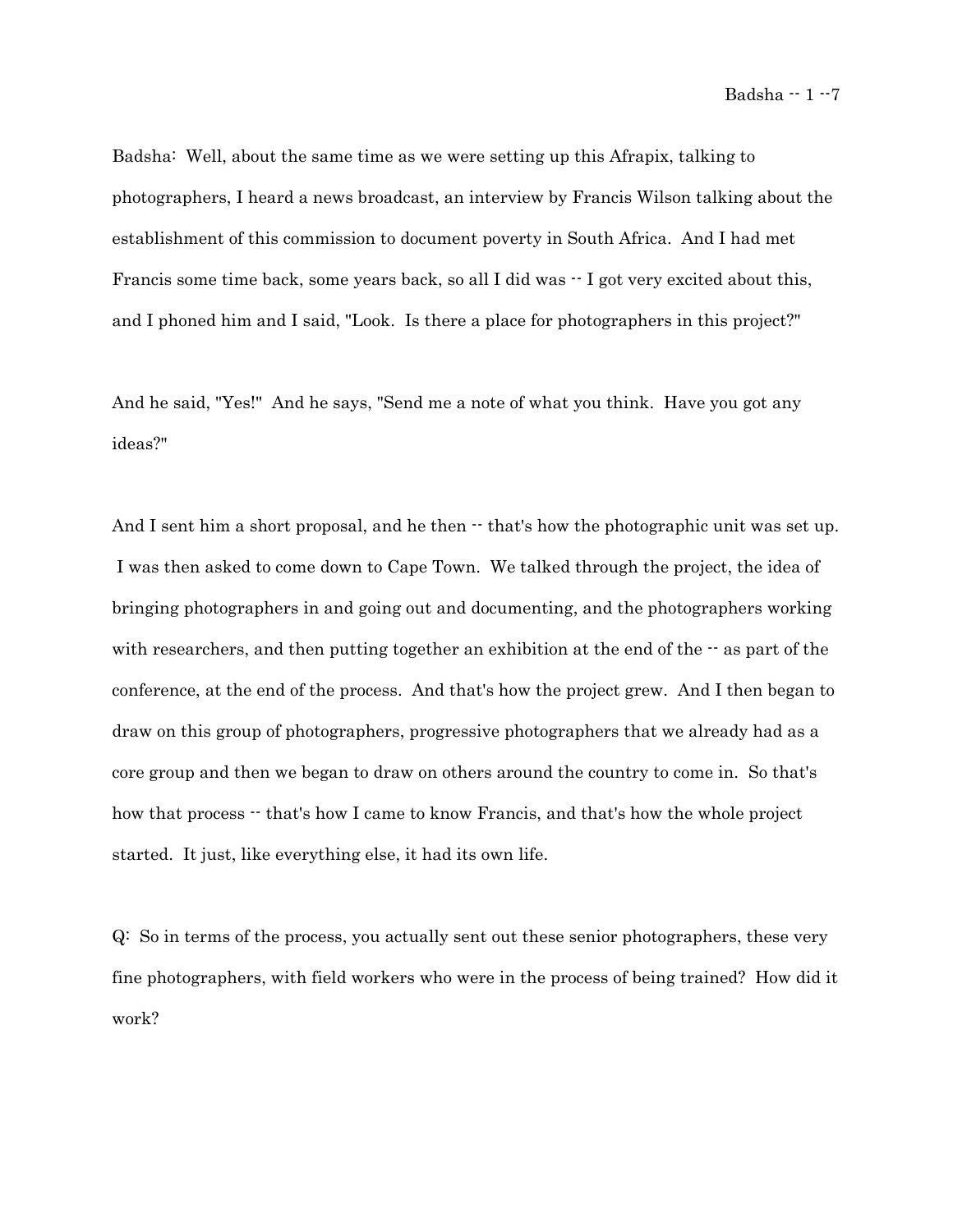Badsha  $-1 - 8$ 

Badsha: Well, that was the idea of getting photographers, not just the most skilled or professional, but any -- as many photographers as we could find. The idea was then to look at some of the papers that were being put together and see whether we could twin the photographers with the writers. It didn't actually work like that in every case, but -- we also looked at what photographers themselves were doing, the projects that they had been involved in, and drawing those projects in and bringing that also as a way of contributing to our understanding of poverty and what was happening in South Africa at that stage. So it was not just going out, but getting the photographers to contribute and to become contributors in their own right.

So, yes, it was a mixture. For instance, there's a very fine photo essay by David Goldblatt on the night riders of KwaNdebele. There was a paper by somebody on not KwaNdebele in particular, but on people using, spending enormous amount of time in public transport to get to work in the Free State. So that, I said to Francis, "Look." Not to Francis, to David, "Look. Would you be interested in this?"

And he says, "Yes." And then he then looked at KwaNdebele, and he, together with a writer from the *New York Times*, did this essay. So there was that synergy where we used some of that material from the Carnegie, but I think the majority of pictures in the project itself came from the photographers' contribution.

Q: I was actually going to ask you about that, because sometimes there's this marvelous creative tension between the reporter or the field worker and the photographer, because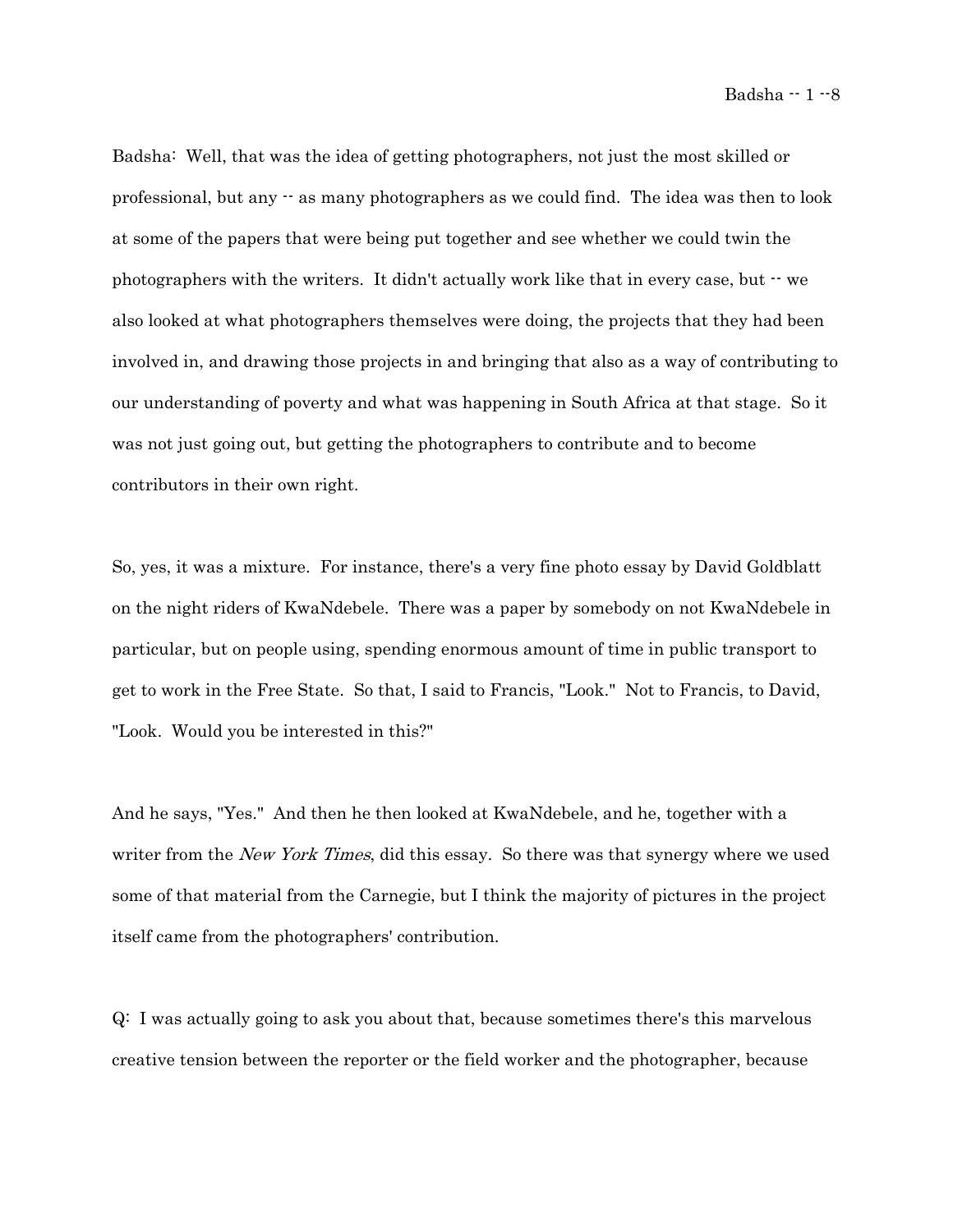Badsha -- 1 -- 9

you're seeing different stories. Were there instances in which that was creative and instances in which it didn't work?

Badsha: There was. There was. There was this tension, but in most cases people were very aware. The photographers themselves were very aware of what was happening. They had already begun to do their own projects which related to the broad topic. In instances where  $\cdot$  and they did their own thing. In instances where photographers and the researchers worked together, I think they worked very well. There was a very good complement. I don't know of any instances where there was a great deal of tension, but I think they worked well.

Again, you know, if we had more time, we would have done a lot of those essays. We would have taken a lot of those papers. But the papers were still being written and the field work was still being done, and the photographers were not the same. There was not sufficient funding, also, to bring all of them together and to link them, but where we could, we did.

There wasn't much of a tension at all. It was quite a good working relationship. And fortunately, Francis allowed us to develop the project and the book and the exhibition. They didn't put any restrictions. So the concept was all ours, was left to me, and so I had a very free hand. So I was very lucky in that respect. Yes, I think that's -- I will stop there. If you have any other questions around that, but --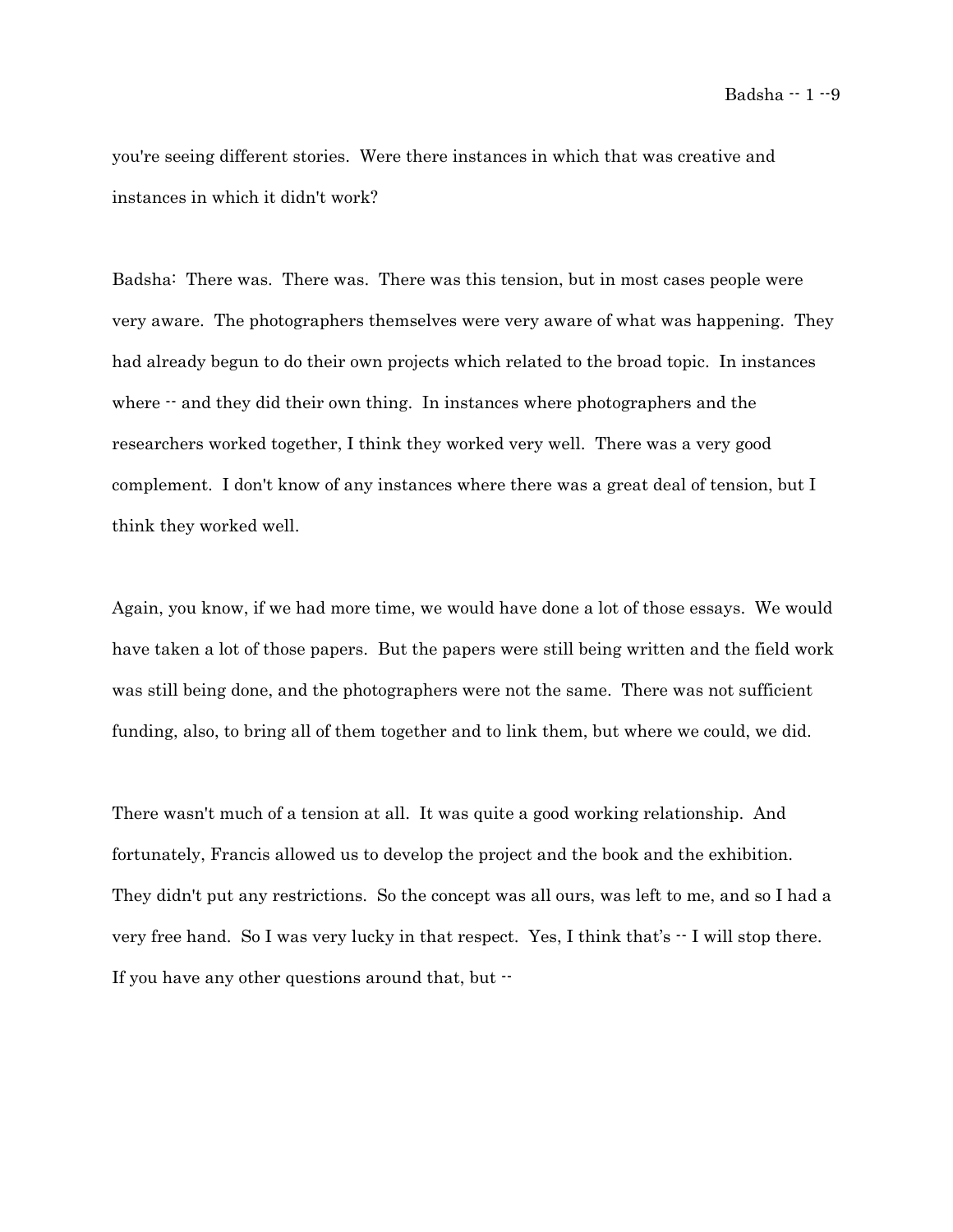Badsha  $-1 - 10$ 

Q: No. In terms of some of the particular essays and your also thinking about themes as you develop these, the transportation one also struck me as very amazing, but which are some of the others that stand out in your mind?

Badsha: Let me put it this way. What happened was  $\cdot$  let me just give you how the concept evolved, the pictures, because then you will get  $\cdot$  then we can get to a specific. What we did was  $-$  firstly, I said to Francis, "You know, Francis, we don't want to look at poverty. We don't want to show one  $\cdot \cdot$  we don't want pictures of starving children. We want to show apartheid as poverty, as the system, and not the stereotype of starving black children as apartheid." And this was the idea, the concept. We wanted to show that the system itself was wrong and rotten, and poverty was one of its  $\cdot$  how would you put it  $\cdot$ consequences. One of the reasons for the poverty was apartheid. And we wanted to break this stereotype of this country that a lot of people were projecting.

At that time there was a great deal of debate among us as photographers. How do we present our own view of our country without it becoming clichéd and perpetuating the old racial stereotypes and other stereotypes about apartheid? How do we do that? So we began, I began to look at the end product in that way, and also when we sent out photographers and the way we edited, not to have the stereotype. So I think that informed the way, one of the ways in which we put together the exhibition and the book.

If you look at the book, it talks about migrancy, it talks about the land, and the link between that and poverty. So you've got this journey through South Africa in a different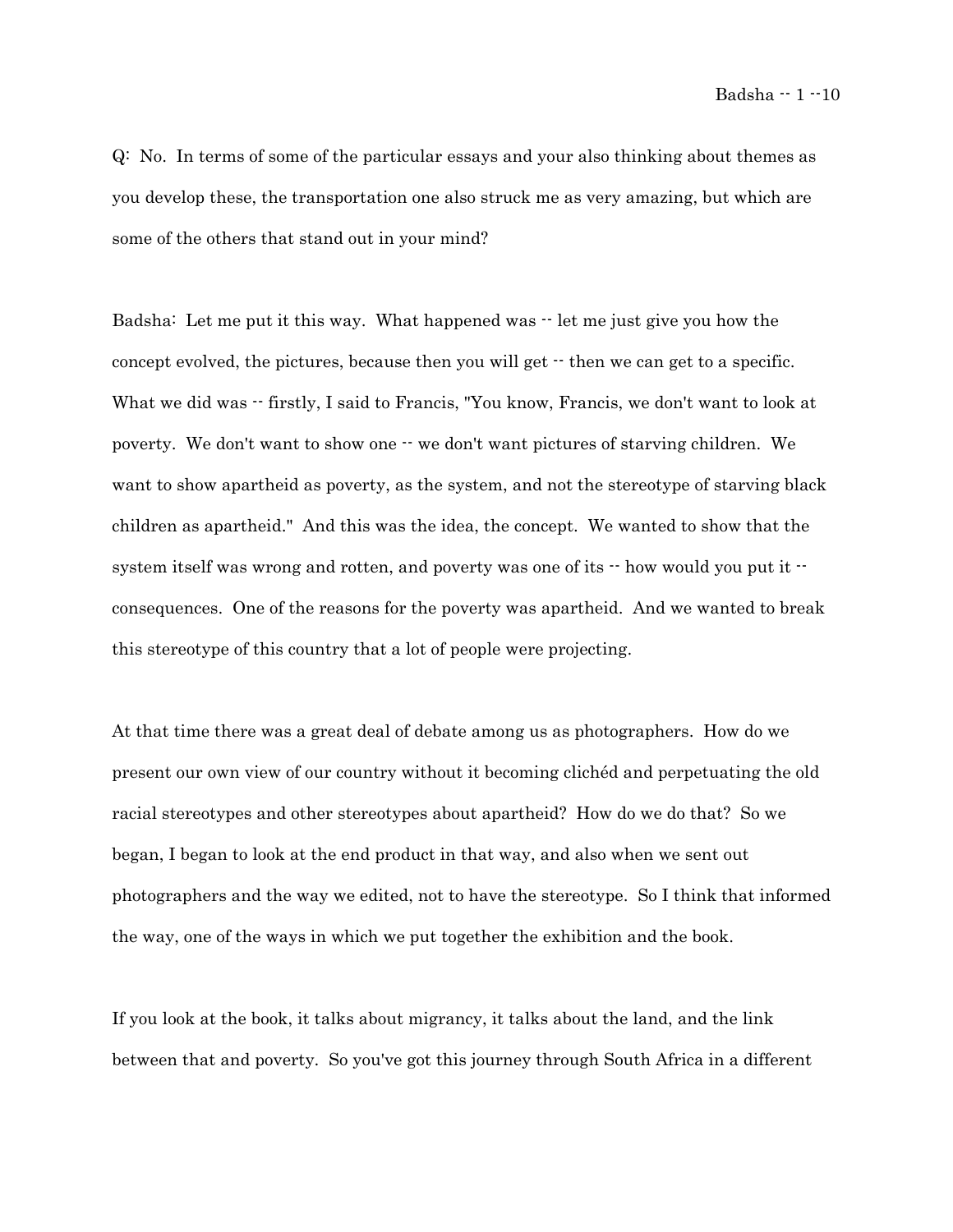way, through migrants, migrancy, from Lesotho, in fact, and we incorporated that to show that link, and then coming into the mines and the factories and things like that.

At the same time, there was this other thing, that we were not just victims. We also had a tradition of struggle against poverty, and that was a political struggle and a cultural one. So the book ends, or the exhibition ends with pictures of people organizing in cooperatives and politically and things like that. So, again, this was this big debate, that we were not victims. We are part and parcel of the liberation movement. And we wanted to show the world that this was  $\cdot$  not all black people were victims and must not be seen as victims only.

Yes, those are some of the underlying themes, so the essays sort of very easily flowed from there. We were able to sequence it that way. It happened very quickly. It wasn't something that we debated. And it worked. I think it worked. Yes.

### [END TAPE ONE, SIDE ONE; BEGIN TAPE ONE, SIDE TWO]

Badsha: I think the extraordinary thing about that period was the fact that there was a community of people in this country, young people, artists, photographers, filmmakers, who became part of the movement -- let me put the word movement in a very broad sense in a great, very broad sense. Many of them just began to become political aware and so themselves began to explore this country. If you were young and white, now becoming all of a sudden aware and you had a camera in your hand and a pen or a song in your head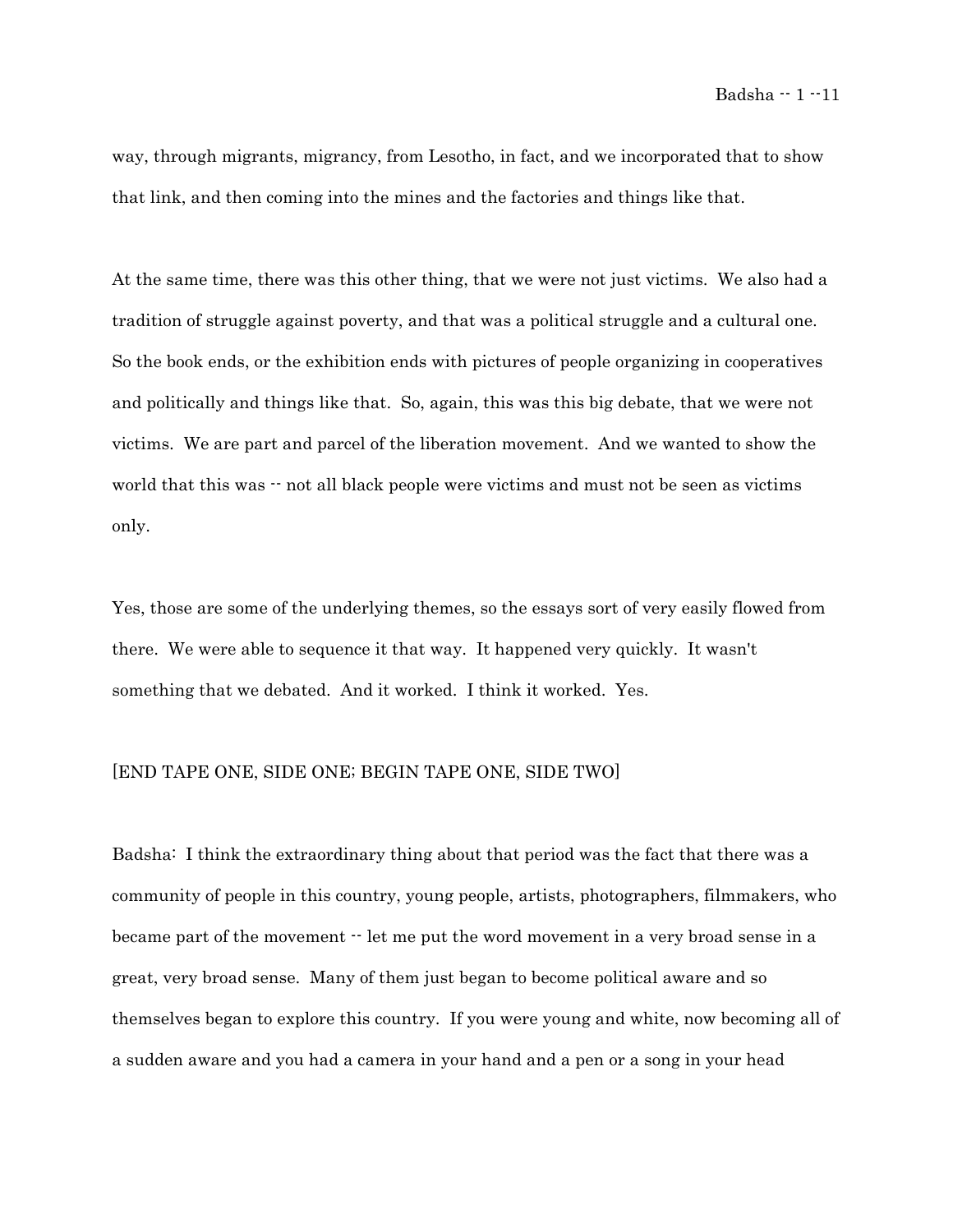Badsha -- 1 -- 12

somewhere, you began to use that as a way of exploring this country of yours because you were so compartmentalized.

And so that was a period where photography really took off. Filmmakers, young filmmakers and documentary filmmakers also began to take off. We had set up a thing called Afriscope, a film unit. It was largely a propaganda unit to document political meetings and struggle meetings and things like that. But, yes, there was such a lot of synergy and energy there, and people were now beginning to go out and looking at the other, but in a new way, looking at the poor and the black people in a new way. Or black photographers looking at white South Africans in a new way. So that meant that people worked in projects and in communities for a long time and won the trust of those communities.

As I was saying, there's an essay by [Chris Ledochowski](http://www.sahistory.org.za/pages/people/ledochowski-c.htm) of this migrant worker, but that worker was a servant in his family home, which is a rich middle-class home in the Transvaal, and he worked there for many years. And when he retired, Chris followed him and spent time with him, because he was very much a foster parent to him. And followed him over  $\cdot$  and every time he went to visit him, he photographed that community and that family. But it was a way of understanding the person that looked after him and his family.

So there was this  $\cdot$  I think that that informed the way people looked at South Africa and their own environment, and there was a great deal of empathy between them and the people that they were photographing. They were very sensitive about how they went about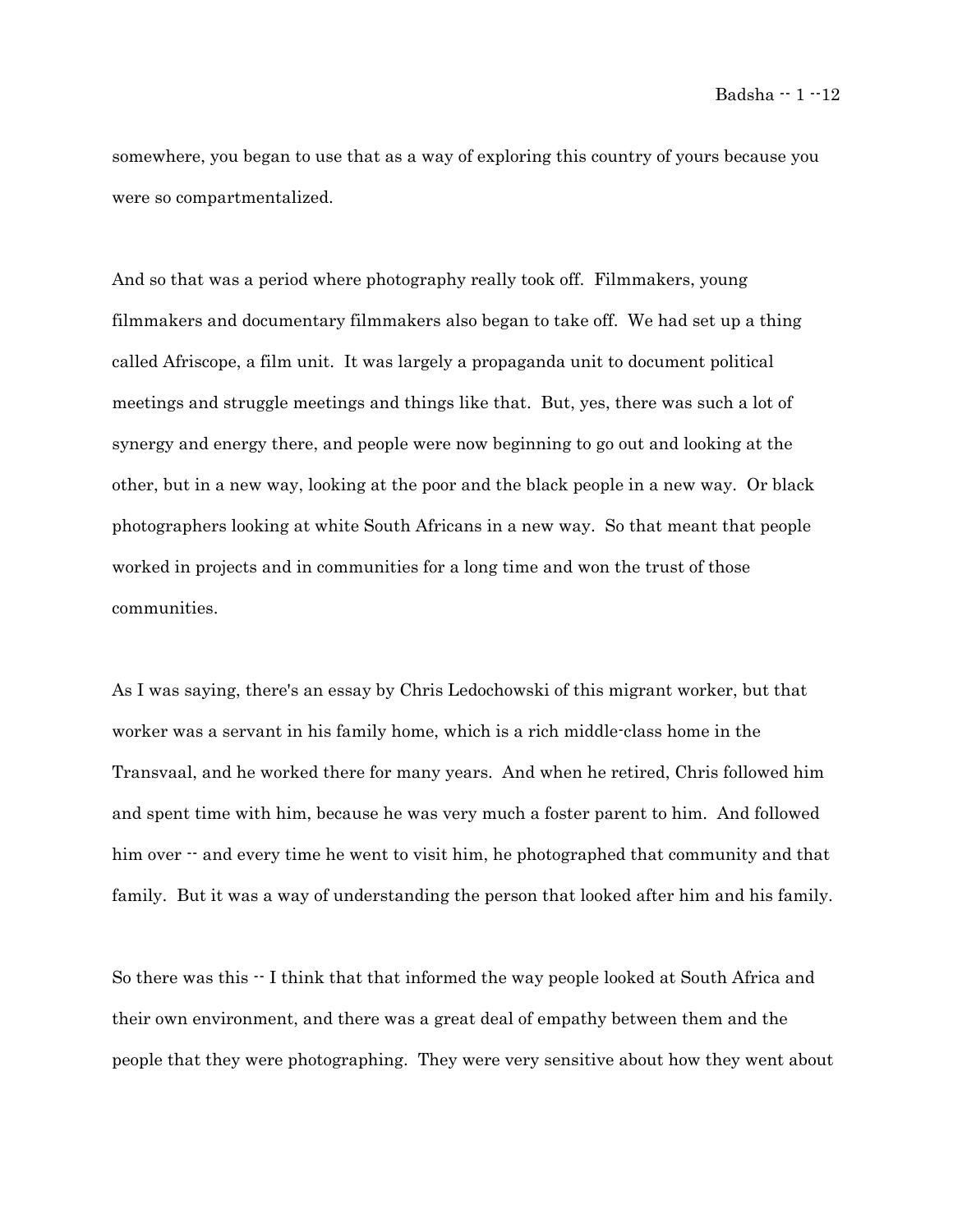Badsha -- 1 -- 13

portraying people. And I think that gave  $\cdot$  and that was part of a broader debate among photographers.

And you know  $\cdot$  and the Carnegie project, together with Afrapix, there was a magazine called *Staffrider* and others, and exhibitions that we put together in union offices and schools and things like that, were all part and parcel of this movement at that time, where culture and the arts really flourished, but were part and parcel of this broad struggle against apartheid. It was used also, as we said then, "We will use our work as weapons against the system."

But, yes, we also didn't want to use pictures purely as propaganda. We thought and we looked at documenting what was happening in the country. So there was a remarkable group of photographers beginning to emerge -- young people. Also one must remember that some of them were white and were dodging the army draft, you know, and so constantly they were part of this group of young people who might not have been members of the ANC [African National Congress], but broader left movement post-apartheid, and, in turn, the young black photographers looking at South Africa and white society. So there was this very interesting period, and I think it reflected in the way the pictures were taken and where they were taken and how they were taken.

Q: Can we talk about some of those areas, how you made decisions about where to take the pictures and to cover certain subjects?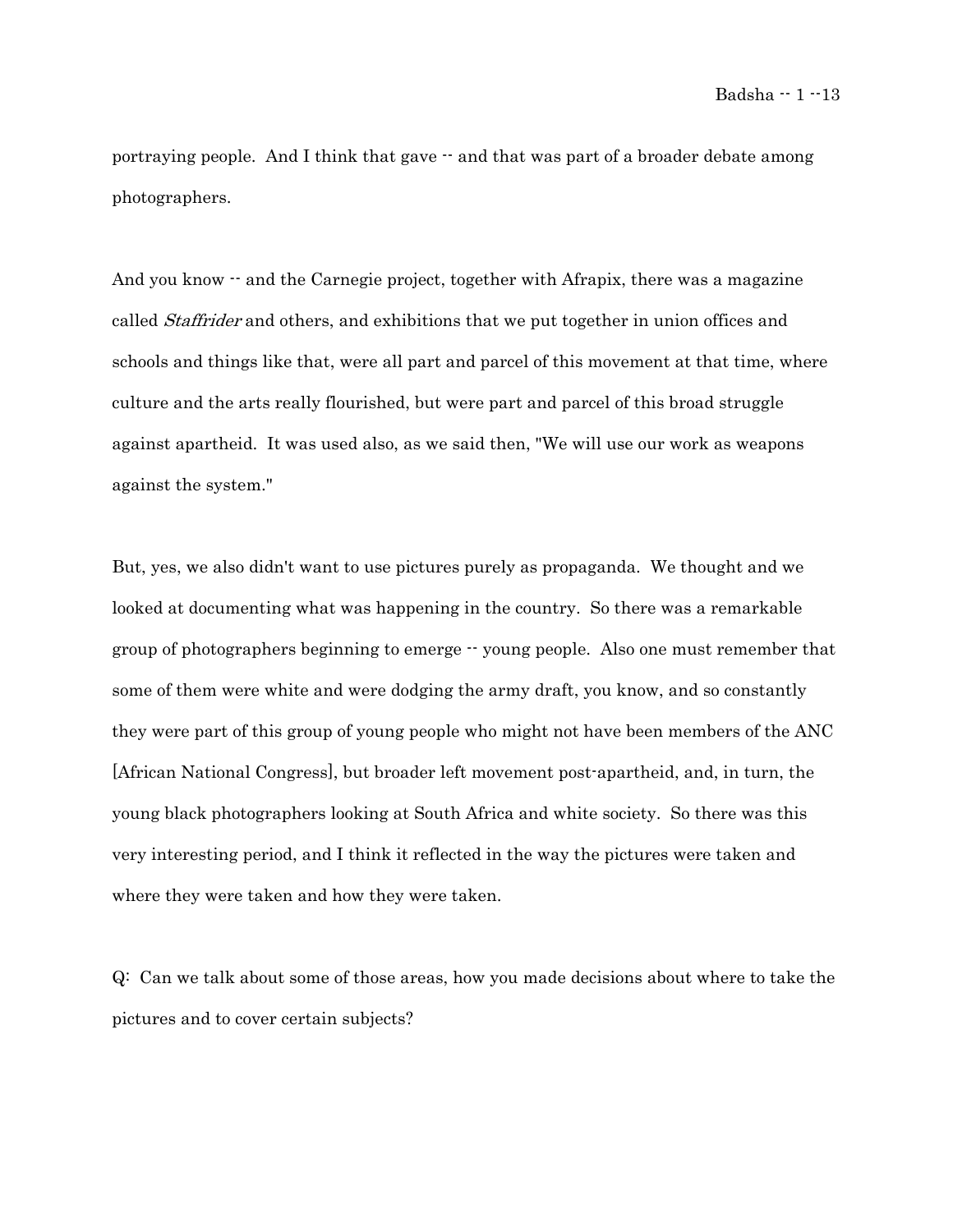Badsha: As I said, there was a two-prong process. One is that we saw ourselves as photographers, and in our right, contributing to the process, to the commission. So we brought our own work, work that we were doing, at the same time the  $-$  and so the essays that I looked at, that the photographers were doing, I drew on that, at the same time there were essays that were commissioned or came out of the commission work, and we asked photographers to go and follow that, work with those commissioners or researchers and academics. So, yes, that was the two sort of things meeting, but we wanted to make our own contribution to the commission, in our own right.

Q: I notice that there are a lot of pictures with women doing different types of work and holding different types of responsibilities.

Badsha: Yes.

Q: Can you talk a little bit about --

Badsha: Well, again, the early eighties were a period when the whole women's movement began to emerge, and all of us were beginning to become much more sensitive about that. And there were women photographers in this group who brought that perspective also. So, yes, you got that element, without it being forced. It was a natural thing which reflected the thinking of the people, the new sort of awareness of woman's role in our society and in the struggle, and the effects poverty had on them.

Q: The picture of the woman pensioner, retired pensioner, was really profound, I thought.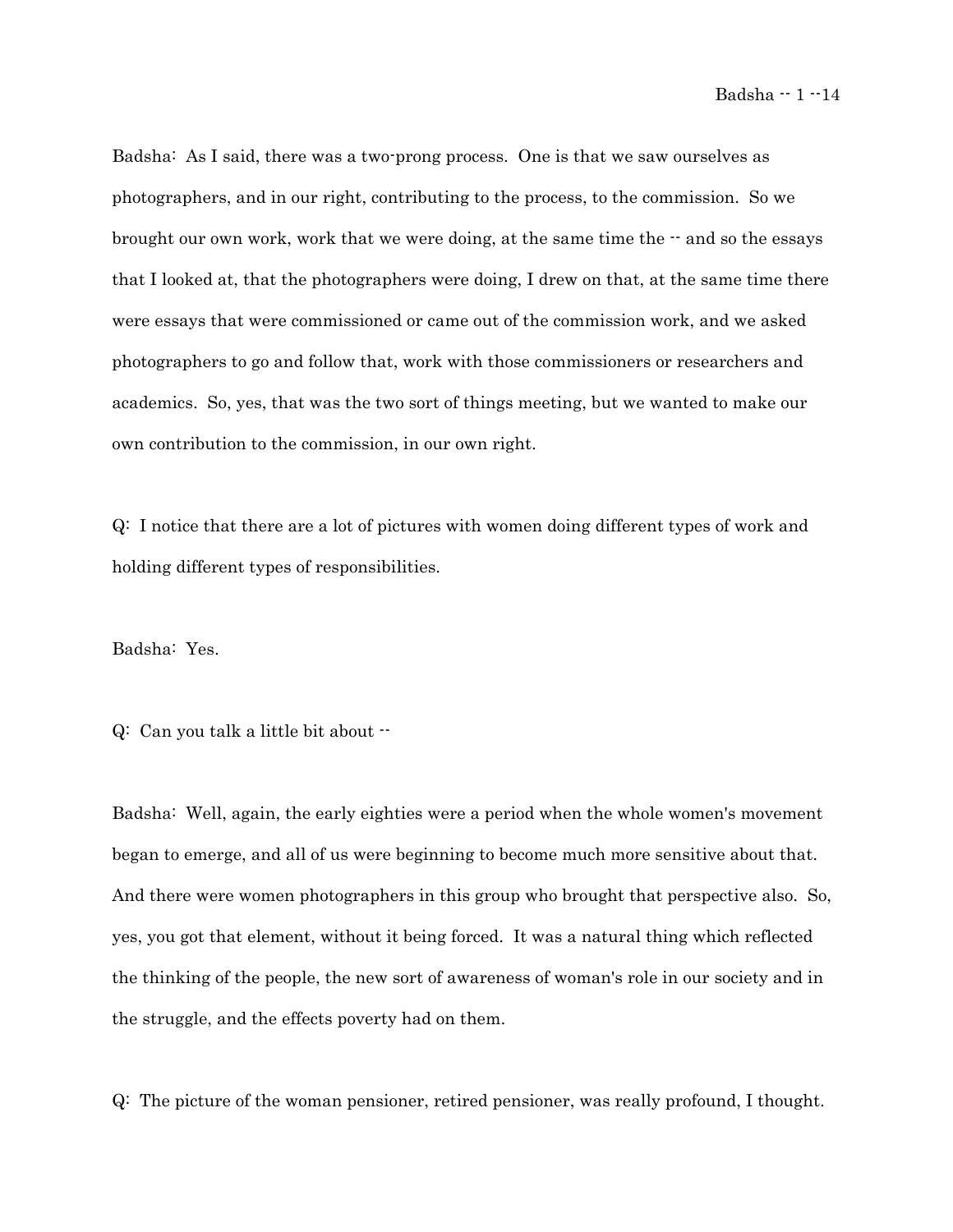Badsha: Yes. The picture of the old woman being carried in a blanket? Yes. They're very strong images, but we were surrounded by strong images. Wherever you looked, you could find things that you wanted to document, but it wasn't a voyeuristic sort of thing. We saw it as part of a broader thing, of capturing our society so that one could use pictures as a way of teaching people, at the same time teaching ourselves about that society.

Q: How did you choose the title picture and the title of the book?

Badsha: Well, I was very touched by a young white Afrikaans writer, Ingrid Jonker. She was the daughter of a Nationalist Party MP [Member of Parliament], came from a very conservative background, and she wrote poetry largely in Afrikaans. In the early sixties, this book came out of her poetry, but in English after she had committed suicide, and it was a tragic thing, but her poetry was very powerful. One of the poems that really I always lived with was about this young child killed in Nyanga, and so the title of the book, *[South*] Africa: The Cordoned Heart, comes from that poem. So we incorporated that poem into the exhibition, through the title, again, you know, as a way of drawing attention to this poetess and who she was and her struggle and her work.

The picture, the title picture, we had a lot of debate between myself and Alex Harris and the designer, his wife, Margaret Sartor, about what picture to use. They were wanting to use a picture of a young girl in front of a house. She was building this -- replastering this house, and she carried this plaster on the head. And I was very insistent that it should be a political image. They might have been right at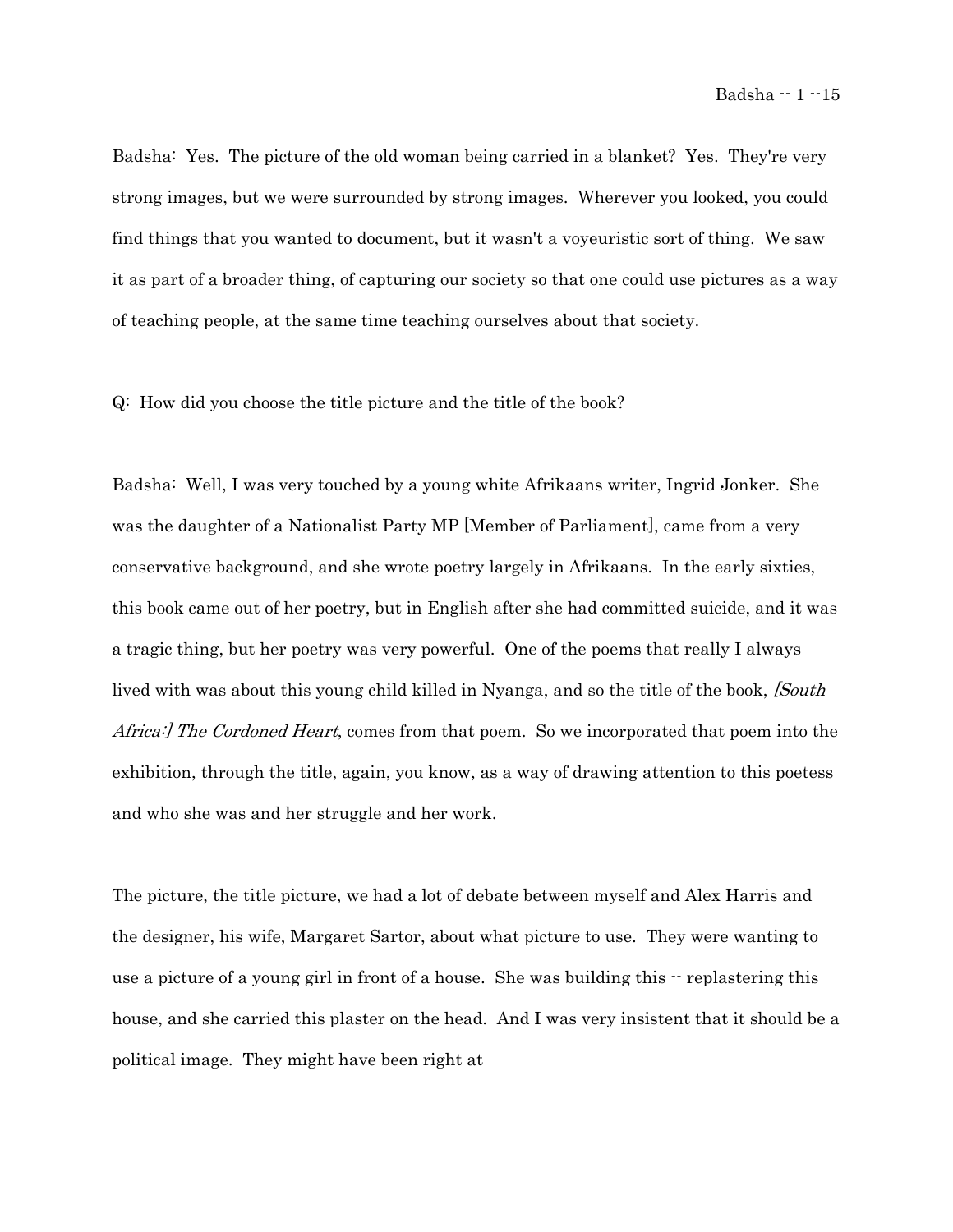the end of the day, but we had this huge debate and I insisted that picture goes in, or nothing else. [Laughter] But it was a very interesting period, working with designers.

Q: How do you think that debate reflected the two views, the American view versus the --

Badsha: Well, it was, yes.

Q: Could you talk a little bit about that?

Badsha: You know, he's a very fine photographer, a very fine person. Both are very lovely people, very sensitive. They were very sensitive about what we were doing, and very empathetic, a great deal of empathy. But we would debate which pictures go in, and I was very insistent. I didn't want any American imperialist coming, Americans coming in, given our background. [Laughter] We were very suspicious of outsiders. We wanted to make sure that we wanted to reflect what was happening, and didn't want anyone to interfere, which was a very infantile attitude to take, because one could learn a lot from people outside. But there was also this tension, and now and then this tension -- actually, we had no problem at all with the rest of the book, excepting for the title page, this tension.

Q: What do you think the tussle over the representation was? In this picture, the men are carrying some  $\cdot\cdot$  what are they carrying?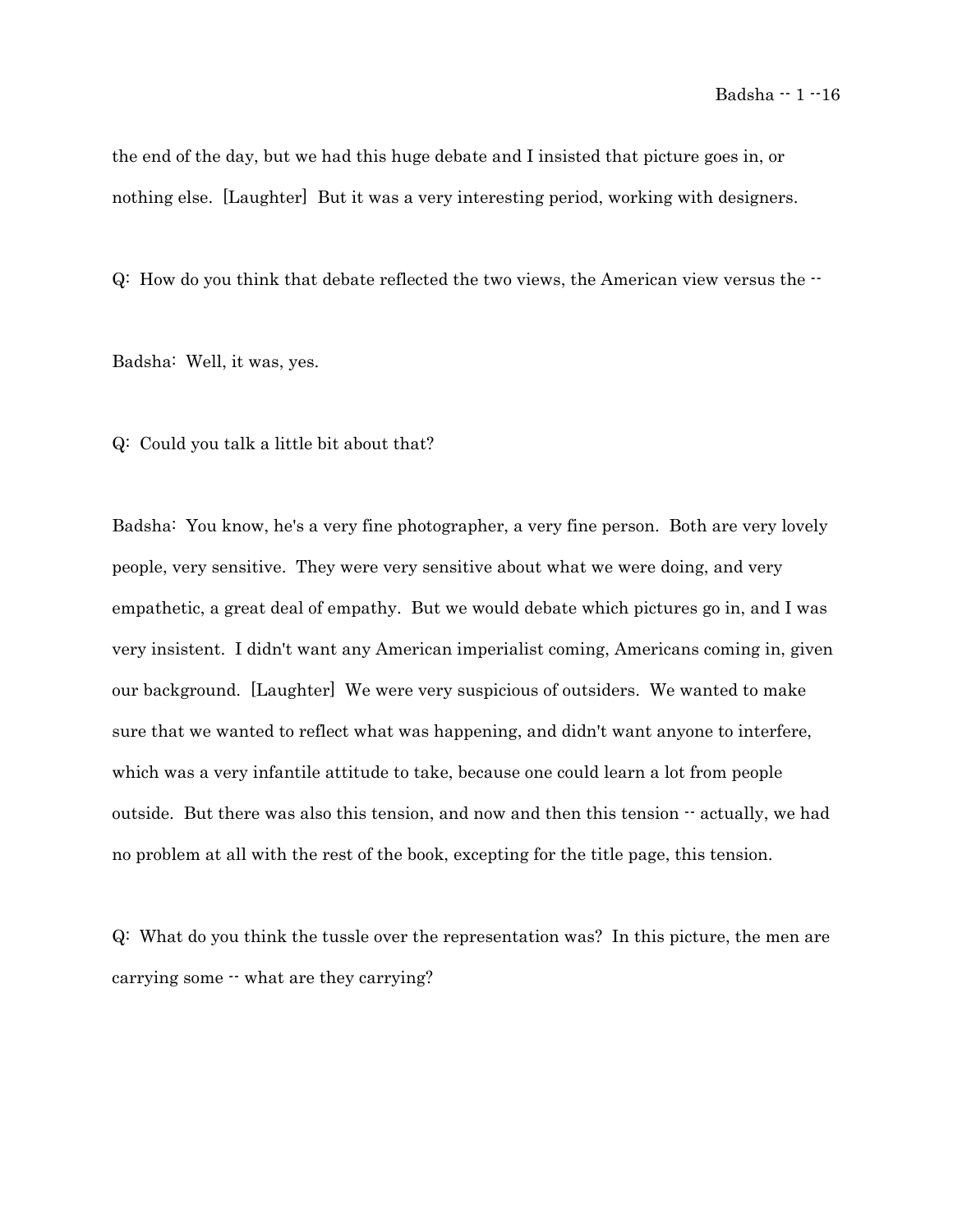Badsha: They're carrying a coffin of somebody who was killed by the police. In fact, the person killed was a young guerrilla who I had worked very closely with. He also worked with me in the darkroom. He was part of a group of young guerrilla fighters. He left the country, came back, and he was killed in a skirmish with the police. This is a picture I had taken, so, for me, that picture and the title, *The Cordoned Heart*, what was happening at that stage in South Africa was what we wanted to put across. So we had a political agenda and a perspective that we wanted to put across, and that was it.

When Margaret and Alex came, they felt that that picture of the child, young girl working with the mud, the mud in the background, the wall very much merging, was a very powerful symbol, also, of South Africa. Yes, one can look at it, it's much more subtle than us with our fists and our flags, you know.

Q: Can you talk a little bit about the impact of the book? And it was so well received.

Badsha: Yes. What we did was we made a whole lot of copies, seven to eight copies. One copy went to America for this exhibition, and one we kept inside the country and it went around. We put it up in shopping malls, in schools, in union halls, wherever. It became very well known, and a great demand for it.

And then another copy was sort of given to the anti-apartheid set of structures that we knew in England and Germany and elsewhere, and so it traveled in all those countries. I think its impact was also on the photographers themselves, and it had a great deal of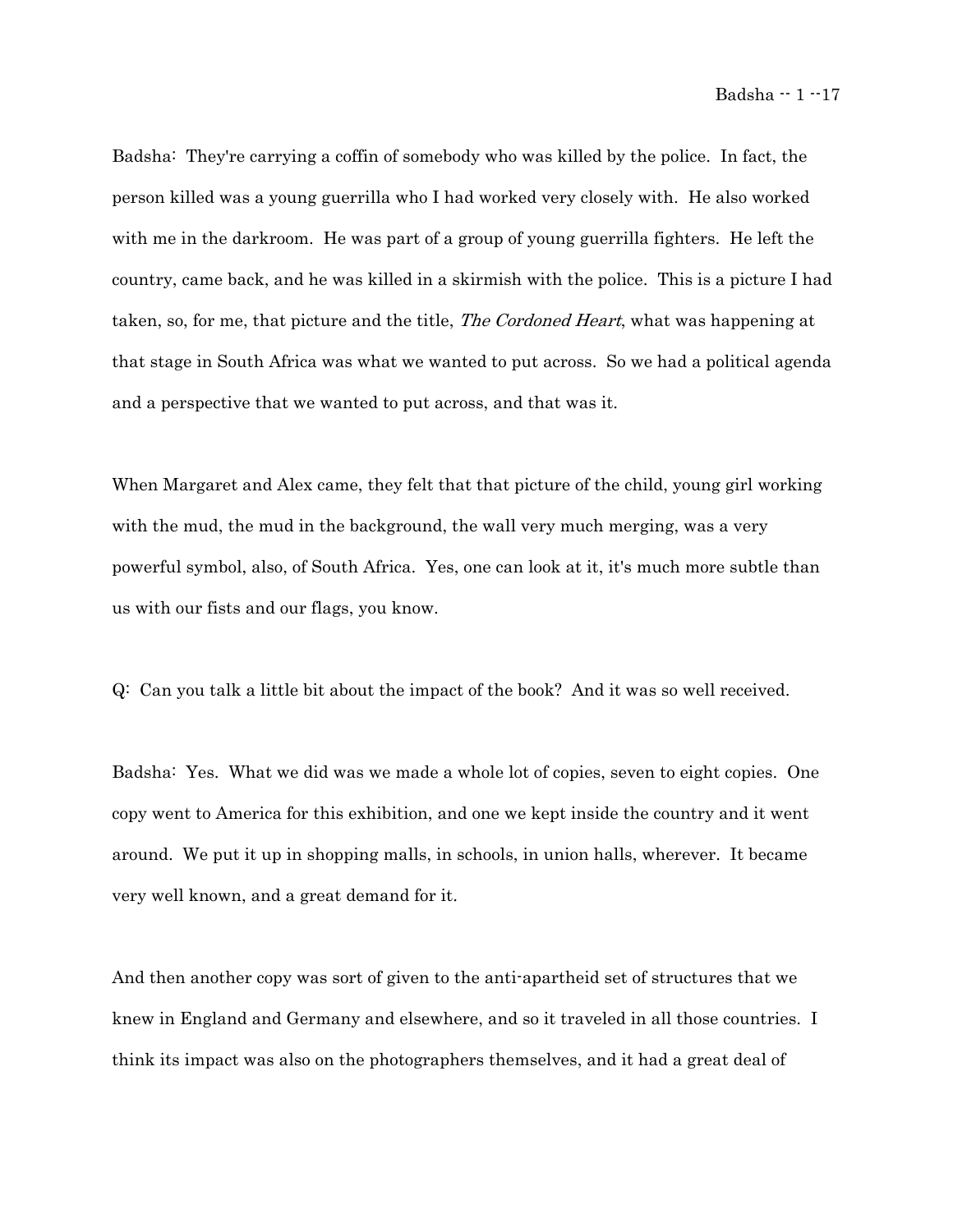impact among young photographers who saw this and were inspired to continue doing work in communities and as documentary photographers.

So, yes, it had an enormous amount of impact of that level, I think, when you look at it in retrospect. At that time it was part and parcel of our propaganda exercise, to put across the message. But, yes, it brought people together and it showed what we could do with photographs and text. But I think in America and elsewhere, from what I've heard, the exhibition was very well received. It traveled around America for ten years, from 1985 --1984 to 1994.

Q: You weren't able to come because you were --

Badsha: Yes. I didn't  $\cdot$  when the exhibition opened, I wasn't allowed to attend. For many years I was denied a passport, restricted from traveling. Fortunately, I was never banned, which meant  $\cdot$  if you are banned, then you are restricted to one particular locality, or your home. You're restricted to your home for twelve hours or sometimes twenty-four hours in extreme cases. So I was fortunate I was never banned, but I was not able to travel outside for about twenty-five, twenty-seven years.

So when this exhibition opened, I wasn't able to go, but my wife went. They decided that she should represent me. And a colleague of mine, Paul Weinberg, who also is a photographer and co-founder with me of Afrapix, he went to the opening.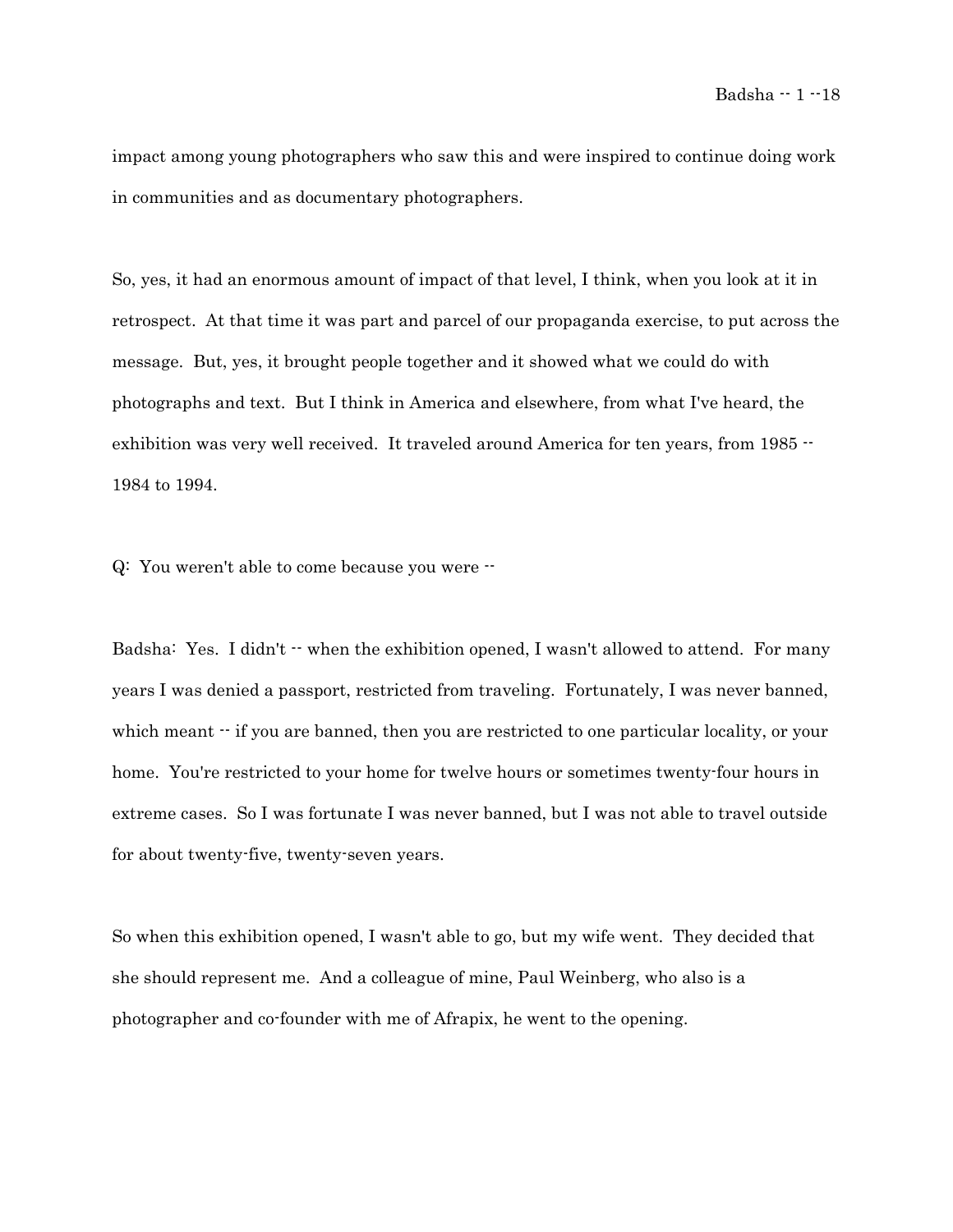Q: There are several pictures with Archbishop [Desmond] Tutu in them.

Badsha: Yes.

Q: Did you know him?

Badsha: Well, you know, Tutu became a symbol, like [Nelson] Mandela. Yes, I knew him. I know him. Not knew him, sorry. And he was such an important figure. It was an important way of also saying, showing again, building that profile. We would build Mandela. We built Mandela and the profile as a symbol of the struggle. Likewise, Tutu. So we incorporated, made sure that we paid due deference to him. But he's also such an important figure, such a powerful figure.

Q: How is he important?

Badsha: He was one of those who stood out inside the country and articulated, you know, the broad concerns of the people and was very, very articulate, and somebody that we all looked up to. I'm a socialist and communist, but we worked very closely with the church people, and people like Tutu and others. We were all part of one struggle. We never saw them as separate from us. So, yes, we have a great deal of regard and love for him, and that's why it was logical for him to also be a person who would do the foreword to the book. Yes.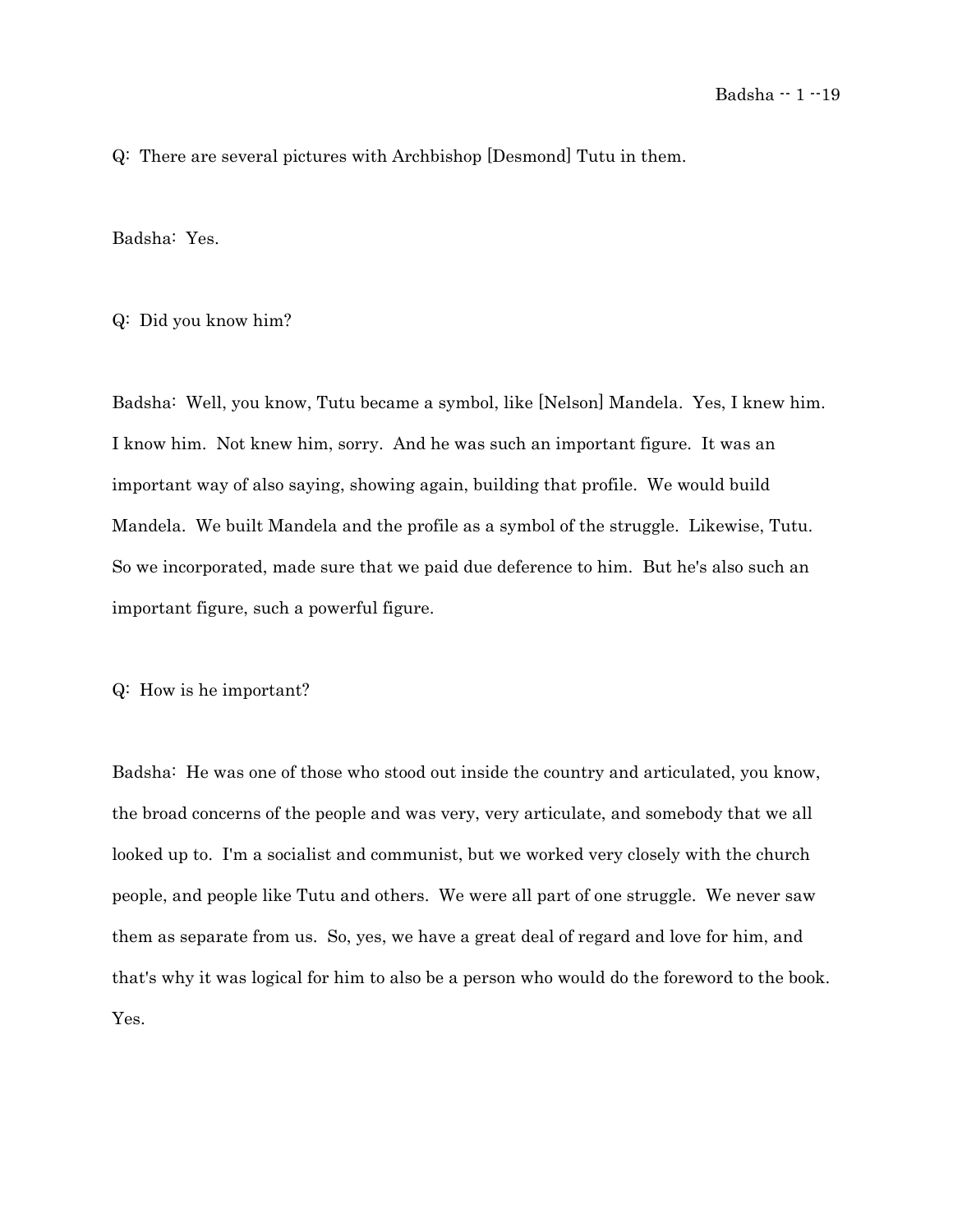Q: You said also that Mandela had used the poem that you referred to in the end of his inaugural speech.

Badsha: Yes. It was such a lovely thing. Mandela  $\cdot \cdot$  the story goes that in prison, you know, in the early days, for a long time, there was very heavy censorship, but they had come across a poem by Ingrid Jonker in a farmers' magazine. [laughter] Because that was one of the few magazines that was not censored, an agricultural magazine. I don't know how that poem got in there.

So when they came out, I remember giving him a copy of the book, and either that or he had got a copy of the poem, but he used that same poem to end his speech when he was inaugurated as President. And it was so nice. It was such a lovely moment. Because, you know, it was his way of acknowledging the Afrikaaner and Afrikaans and this woman who was part of the struggle. It was such a poignant thing to do, and I think it captured everyone. Yes, it was such a lovely thing to do. And it became very famous after that, you know. She became known all over and not just to a few of us. Yes, that's The Cordoned Heart.

Q: Given how political this book is, these pictures are, was there ever any difficulty in exhibiting them here in South Africa or --

Badsha: Well, you know, every time you had an exhibition, you would always have the security police around. But not really. By that stage, by the eighties, mid eighties, well,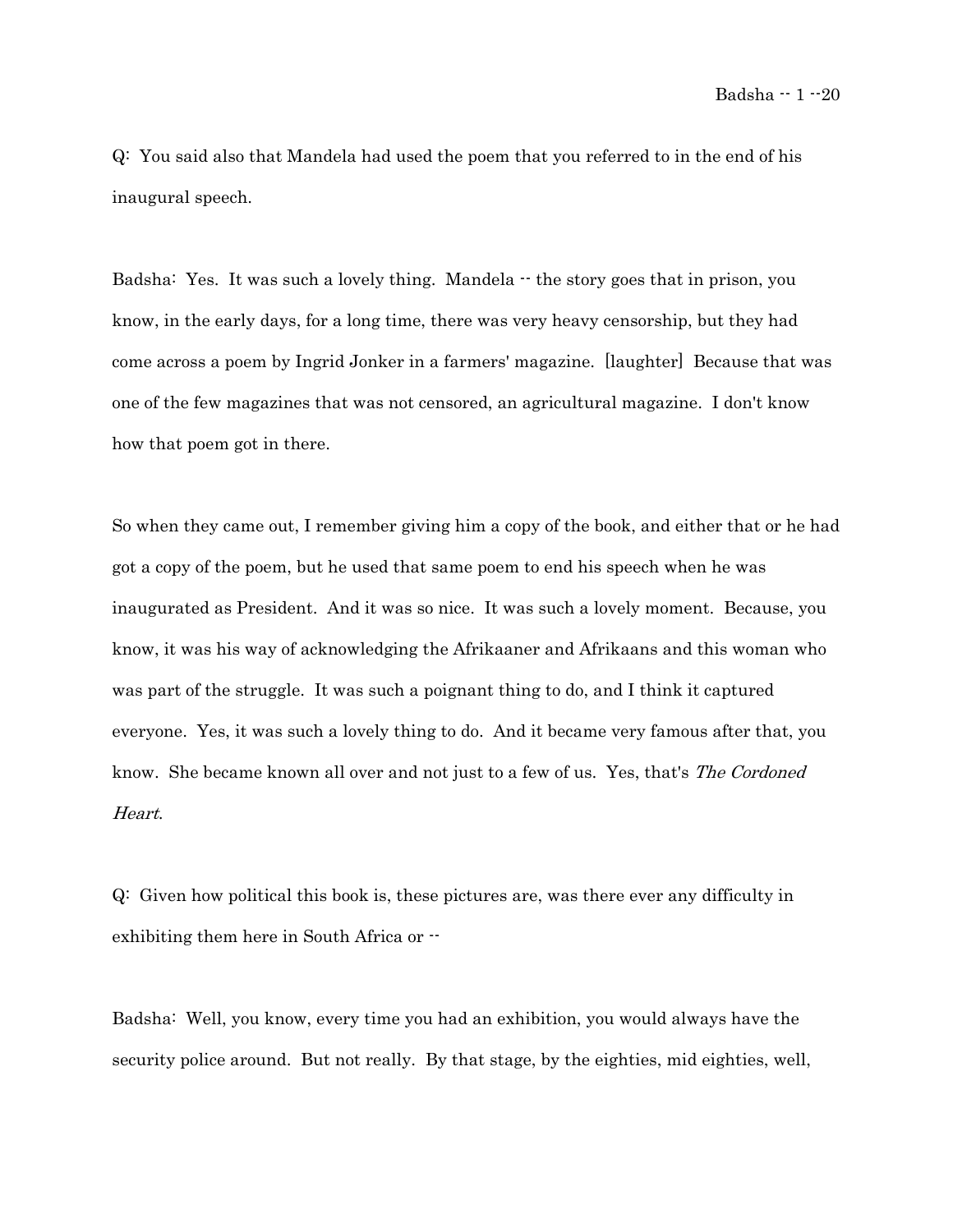we controlled many of those areas. We just defied the state, and many of the townships and churches and schools or halls that we put our pictures in, a no-go area for the police.

Q: How do you mean? How did you arrange that? Just in sheer numbers, you mean?

Badsha: You put it up, and if they came in and tried to break up a meeting  $\cdot\cdot$  we never had an exhibition on its own, ever. It was always part of a broader event. So when these things were shown, you know, it was an act of defiance, you know, it was part of that moment. And if the police came in, then, you know, people would defy then. Or if they'd take it away, or confiscated it, it was fine. We'll reprint some stuff. Yes.

Q: Can you talk about the role of the image in terms of conscientization [Paulo Freire's process of creating critical consciousness] about history and memory in South Africa?

Badsha: Yes. You know, the censorship and the Bantu education systems, the school system was so all-pervasive, that the memory of the struggle and people in the struggle was -- well, not obliterated totally, but suppressed. And you could not publish photographs of Mandela, people like  $\cdot\cdot$  who were in prison. You could not publish what they had said and things like that. So images of defiance, images of struggle became a form of  $\cdot$  or past struggles, became a way of reviving the memory of people and the movement, and talking about the movement and its history and its role. And I mean the movement in this case, the communist party, the trade unions, the women's struggle, the women's movement, the ANC history, Pan-Africanist Congress, or whatever, but using pictures as a way of opening debate around and talking about that memory, and using that memory to mobilize people.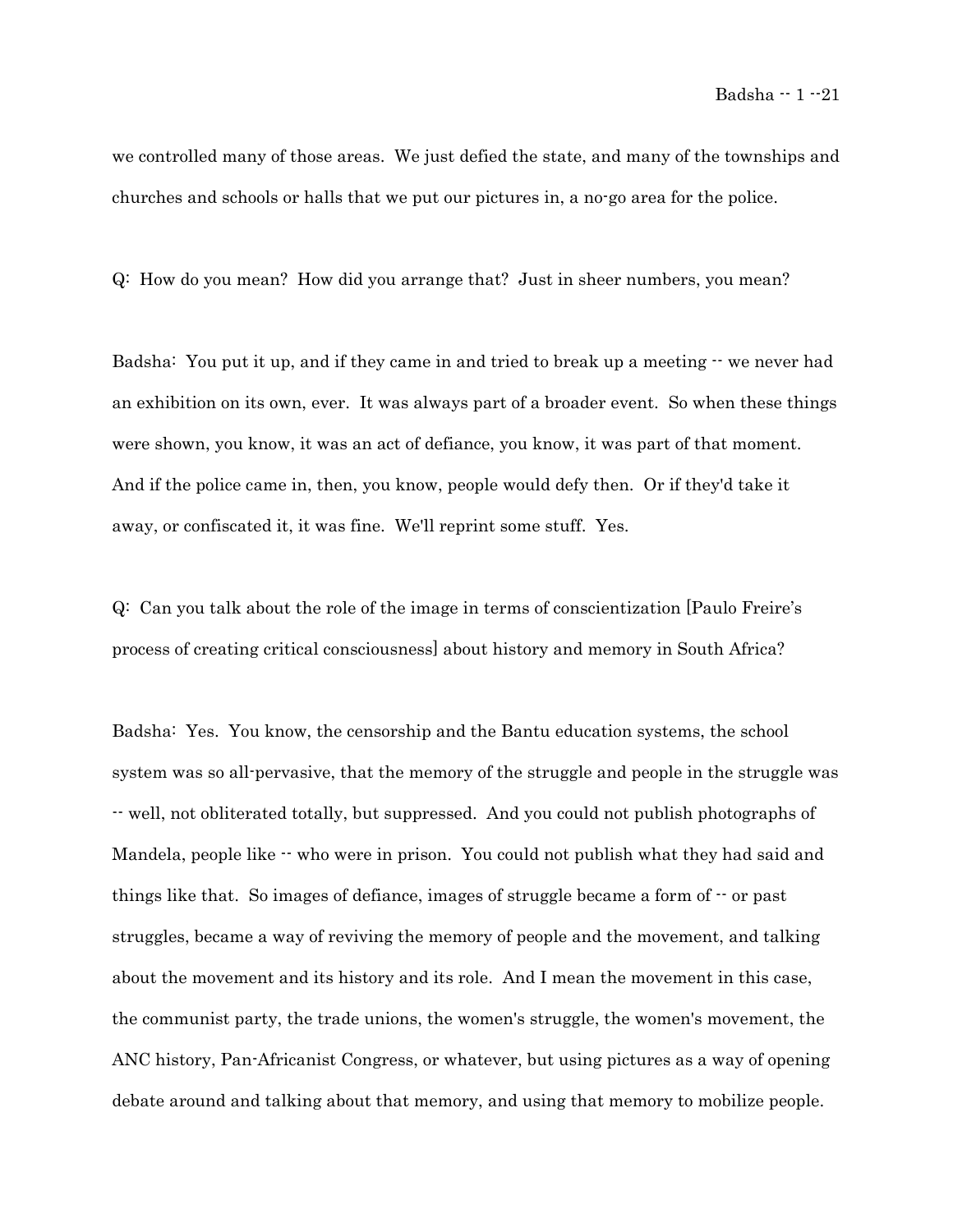So, as I said, we used  $\cdot$  at the drop of a hat, we could find a piece of wall or paper, we would use images also to draw attention to that rich history and a call to arms, you know.

Q: Were you at the actual conference?

Badsha: Yes, I was. Yes.

Q: Could you describe what it was like in terms of the exhibit?

Badsha: The exhibition and the book, the exhibition was very well received. It was the center of that conference, because it had a prominent place. The conference was at the University of Cape Town, UCT, in a very beautiful space, so the exhibition was put up and photographers were there, and there were a lot of people, four or five hundred, I think, academics and delegates. And there was a great deal of debate, but very exciting.

Also what was very exciting, and the first time it has happened, was there was a lot of other cultural events related to the conference. There were plays and songs and dance and music, and this exhibition. So it all sort of came together in a very nice sort of way. And the book came out not too soon after the conference, I think it was less than a year, and the exhibition was already on the road, so it was used as a way of publicizing.

But the conference itself, yes, was very, very exciting. It was an eye-opener for a lot of people as to what was happening, what the conditions of people were, and how poverty and apartheid had impoverished us so, not only physically, but culturally also, you know. So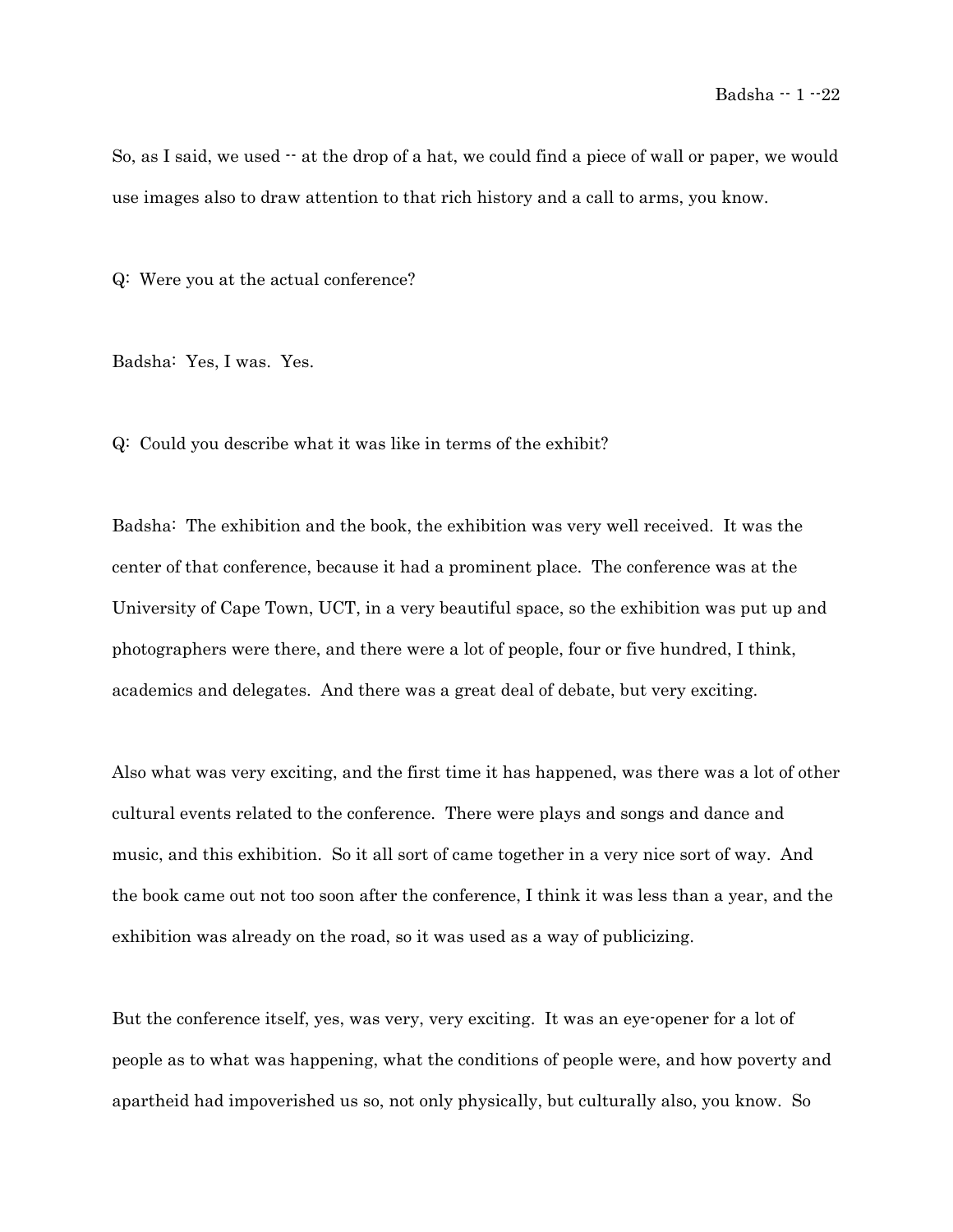that came across in a very powerful way. They couldn't deny it. And it was also  $\cdot$  what was very powerful about it is that it was bringing together academics from across the line, across the divide also, and the first time now saying that, "Look. There's a crisis in this country, an enormous amount of poverty." So I think that made a very major impact. The state could not say, "No, no." They could not say that apartheid was now working and it was alleviating poverty and things like that, which they were arguing.

Q: That was the beginning of the Reformist movement.

Badsha: That was about the same time, yes. It was about that period, where a new reform movement was beginning to articulate itself in the universities and among Afrikaner academics and things like that. So, yes, I think it had a very major impact. And as you know, that debate is still very much alive now and the major concern of the government, so if the government had then responded in a major anti-poverty drive, it would have made a bigger  $-$  a great difference.

# Q: Why do you think that didn't happen?

Badsha: Well, it wasn't in the interest at that stage to address and use the resources to alleviate poverty in this country or to democratize, because you can't  $\cdot$  the system was so pervasive and so far gone, that to now admit that your system didn't work --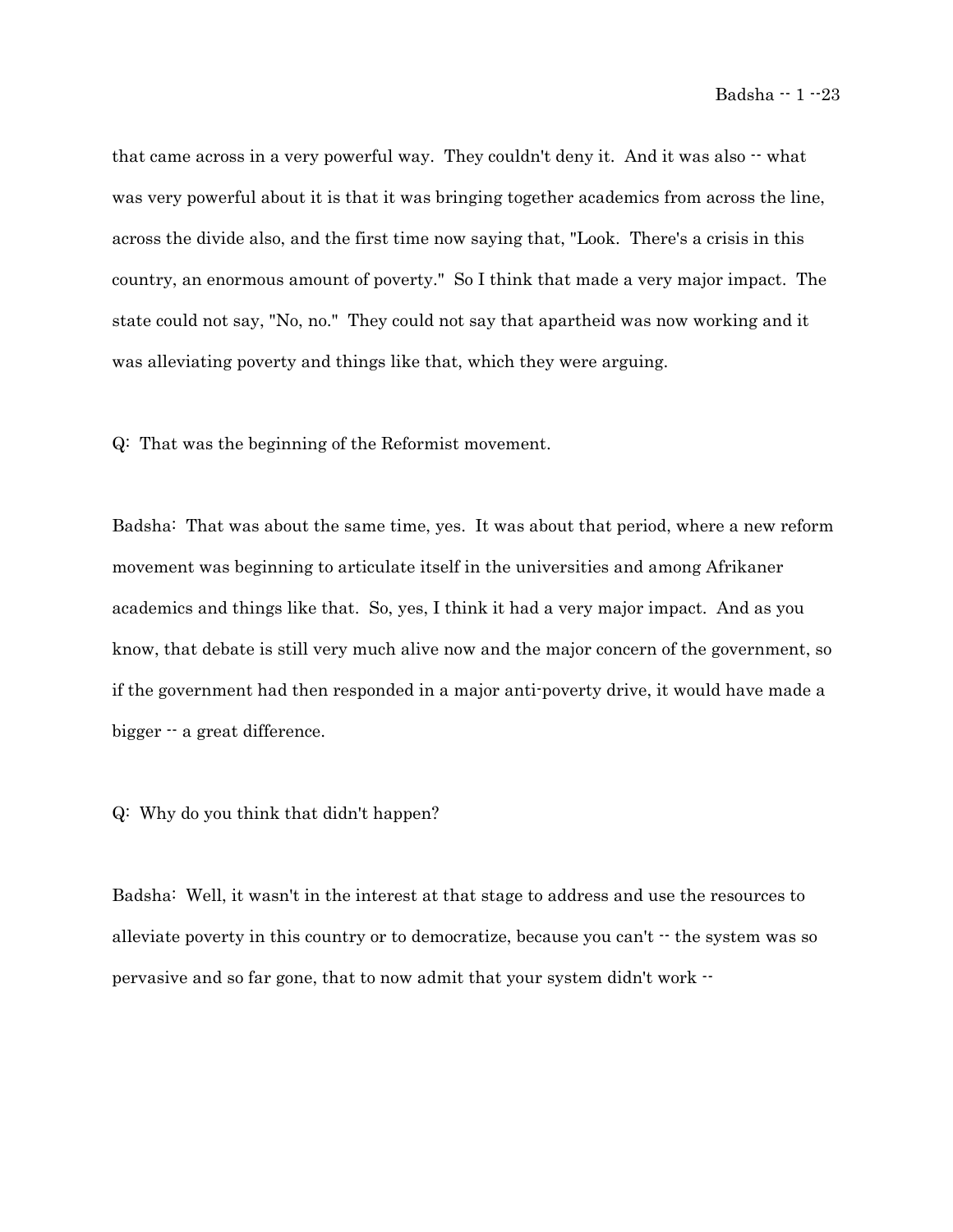Q: In terms of the international community, do you think that The Cordoned Heart and Uprooting Poverty made a difference in terms of making it impossible to believe that South Africa wasn't as poor as it actually was?

### [END TAPE ONE, SIDE TWO; BEGIN TAPE TWO, SIDE ONE]

Q: Omar, I was just going to talk a little bit about more -- some of the individual pictures that had a great impact on people, and one of the ones you said did, or part of the series that did, were the mine workers.

Badsha: Yes, the hostile and the conditions in which people lived. I think that there was such an impact, those pictures by Ben Maclennan, who was a young journalist, in fact, a student and just beginning his career as a journalist, and he took those pictures. When I saw them, I just thought, "These are the most remarkable set of pictures," which captured the condition of mine workers in such a poignant and powerful way. The sort of world without women, where these men dancing together in this hall, and this picture of  $\cdot$ -I think the one that -- I think all those pictures, really, together with David Goldblatt's pictures of the night riders, had enormous impact on people.

The only way I can judge it is the number of requests for those pictures internationally that we got later, and also people coming up and phoning and saying, "Look. We saw these images. Can we have copies of them?" and things like that. So I think that shocked people, the fact that a man could live for twenty years or for any period of time and sleep in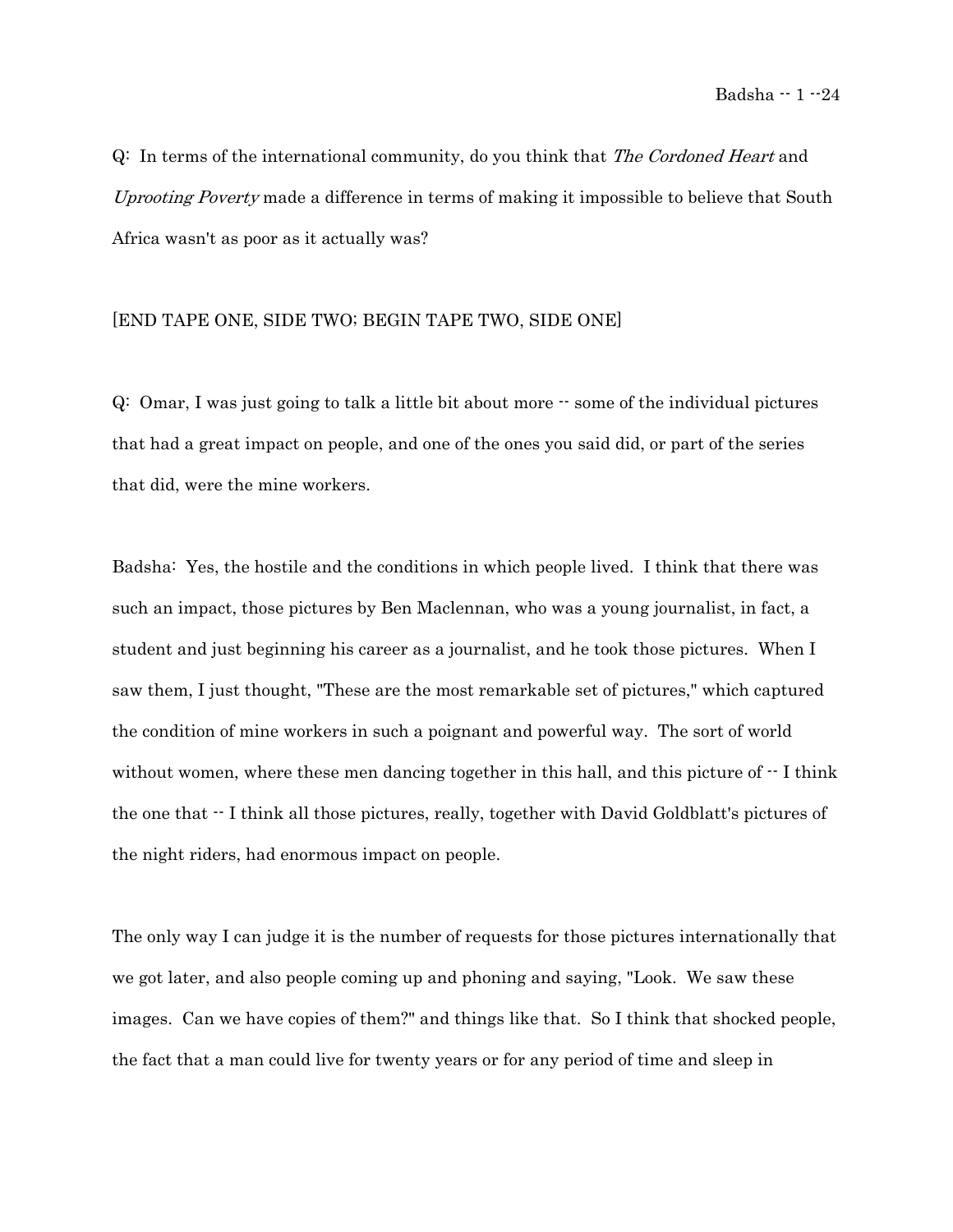a space that is not bigger than this chair, in a row, as you see, a row of these pigeon holes, virtually. I think they just really had a major impact.

David Goldblatt's pictures of people commuting every day, spending five to six hours, really brought home the effects of apartheid to people and shocked people, you know. Yes, I think these  $\cdot$  there were also pictures of mass removal. At that stage, as I said, the eighties were a period where there was an enormous amount of removal, mass removals, and people beginning to mobilize to make the world aware of this, and those images also of how the state -- trucks would come in and just take people, uproot people overnight, and dump them in a bare field somewhere miles away from where they grew up and their communities, and the breakup of those communities. I think those images, yes, I think were very powerful, brought home to people in a way that sometimes stories in newspapers didn't.

I remember there was a dual exhibition, schoolchildren, a whole  $\cdot \cdot$  I think about a hundred schoolchildren, white young girls from some school had come through, and they walked through, and like all young people, there will always be a lot of chatting around and moving from one picture to another, and looking at things, normal things in an exhibition where you have a lot of young schoolkids. But these were high school girls, and they came in, general noise, but they began going through this exhibition and there was silence. And we all noticed this. They just said very little. They just went through these pictures and read the text, and there was  $-$  all this was done in absolute silence. There were 100, 150 young people, shocked at what they were seeing.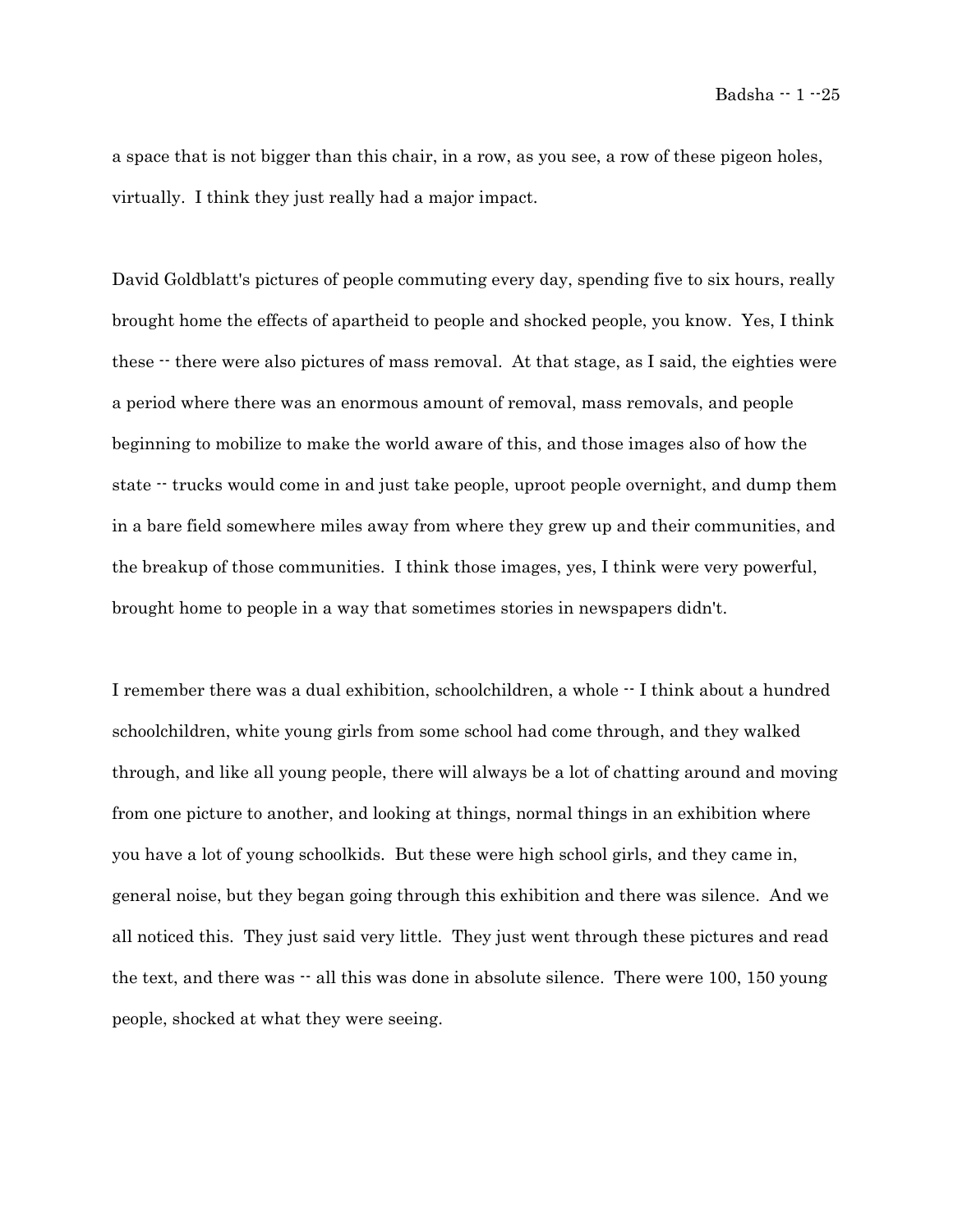And, you know, that's when you see the impact of photographs on young people who lived in this country but didn't know what was happening in their own back yard. And that's when you feel -- that's, as a photographer, that you feel, ah, you're getting your message across, you know. And it's those sort of pictures that  $\cdot$  I remember that picture of the miner sitting and reading a magazine, with his shoe in front of him. And I remember these young girls all around this, and silence, you know. Yes.

The other pictures, I think of communities that we had  $\cdot$  some of the photographers had worked, in which a year or two years later had become flashpoints. There was war going on, they made those communities squatter areas, especially in the Knysna area, where there was unrest. So areas and communities that we had photographed had now begun to mobilize and people were becoming angry. They saw these links between the poverty and that. So I think if people had seen the book, seen some of the pictures in some of those areas that it dealt with, and then now on the radio and on the TV they saw, they heard these names that were  $\cdot$  they made that link that poverty and people's resistance against that, or removals and people's resistance against removals.

Q: In fact, your photo essay is named "The People Organize".

Badsha: Yes.

Q: Could you talk a little bit about the selections you made for that?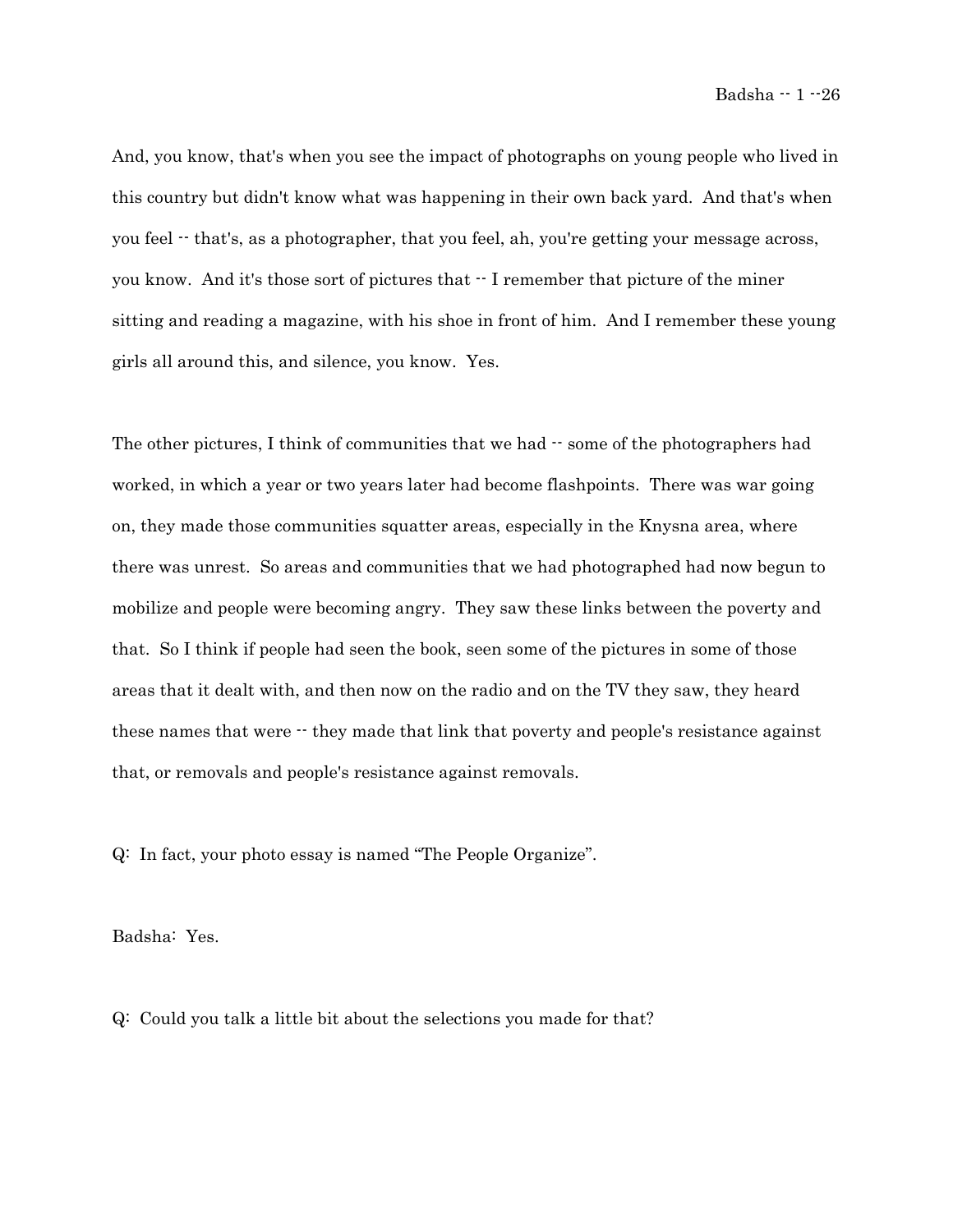Badsha: As I said, we wanted to end the essay. It was, for us, natural that we'll end it, this exhibition, with our struggle, that we're not just victims. Poverty might be there and it's all-pervasive, but we're not victims. We're also struggling against this poverty and against apartheid. And so, yes, we would end with pictures of people organizing against apartheid. That was the message that we wanted to put across, and that's how we ended the exhibition and the book, and these pictures of people organizing.

And as you can see, they're young people marching, and most of those marches ended up in lots of people losing their lives, and being shot. At all marches virtually in that particular period, there was clashes with the state. So, yes, that's how some of those pictures -- that one picture of those women with their hands up, their fists up, was taken at the funeral of a chap, a young Indian activist, was a member of the underground. Strange enough, last week or two weeks back, the TRC [Truth and Reconciliation Commission] hearings was about those killings. Krish [Krishna] Rabilall , and others were ambushed by the police and shot. When I'm looking at that picture now, it just brings these two events that took place twenty years apart now. There's a finality about it, you know.

So a lot of those events still play themselves out, those killings of people. I think, yes, they still have a resonance in our society, and people looking at that now, reading it, will now know who and how those people were shot and killed. One can now go to the TRC reports and the amnesty report to follow those stories. Yes.

Q: Thank you. Thank you so much.